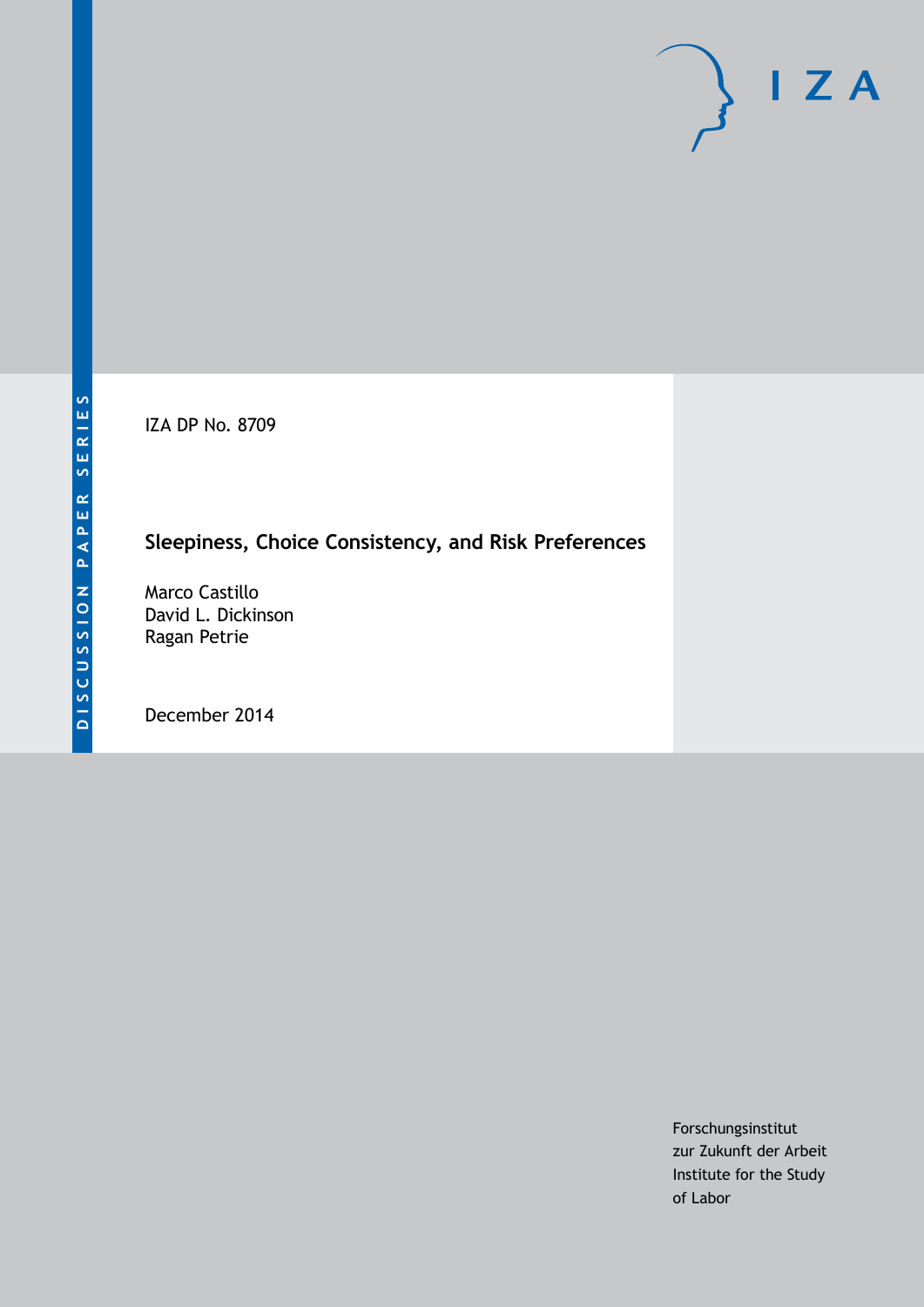# **Sleepiness, Choice Consistency, and Risk Preferences**

# **Marco Castillo**

*ICES, George Mason University*

# **David L. Dickinson**

*CERPA, Appalachian State University and IZA*

# **Ragan Petrie**

*ICES, George Mason University*

Discussion Paper No. 8709 December 2014

IZA

P.O. Box 7240 53072 Bonn **Germany** 

Phone: +49-228-3894-0 Fax: +49-228-3894-180 E-mail: [iza@iza.org](mailto:iza@iza.org)

Any opinions expressed here are those of the author(s) and not those of IZA. Research published in this series may include views on policy, but the institute itself takes no institutional policy positions. The IZA research network is committed to the IZA Guiding Principles of Research Integrity.

The Institute for the Study of Labor (IZA) in Bonn is a local and virtual international research center and a place of communication between science, politics and business. IZA is an independent nonprofit organization supported by Deutsche Post Foundation. The center is associated with the University of Bonn and offers a stimulating research environment through its international network, workshops and conferences, data service, project support, research visits and doctoral program. IZA engages in (i) original and internationally competitive research in all fields of labor economics, (ii) development of policy concepts, and (iii) dissemination of research results and concepts to the interested public.

IZA Discussion Papers often represent preliminary work and are circulated to encourage discussion. Citation of such a paper should account for its provisional character. A revised version may be available directly from the author.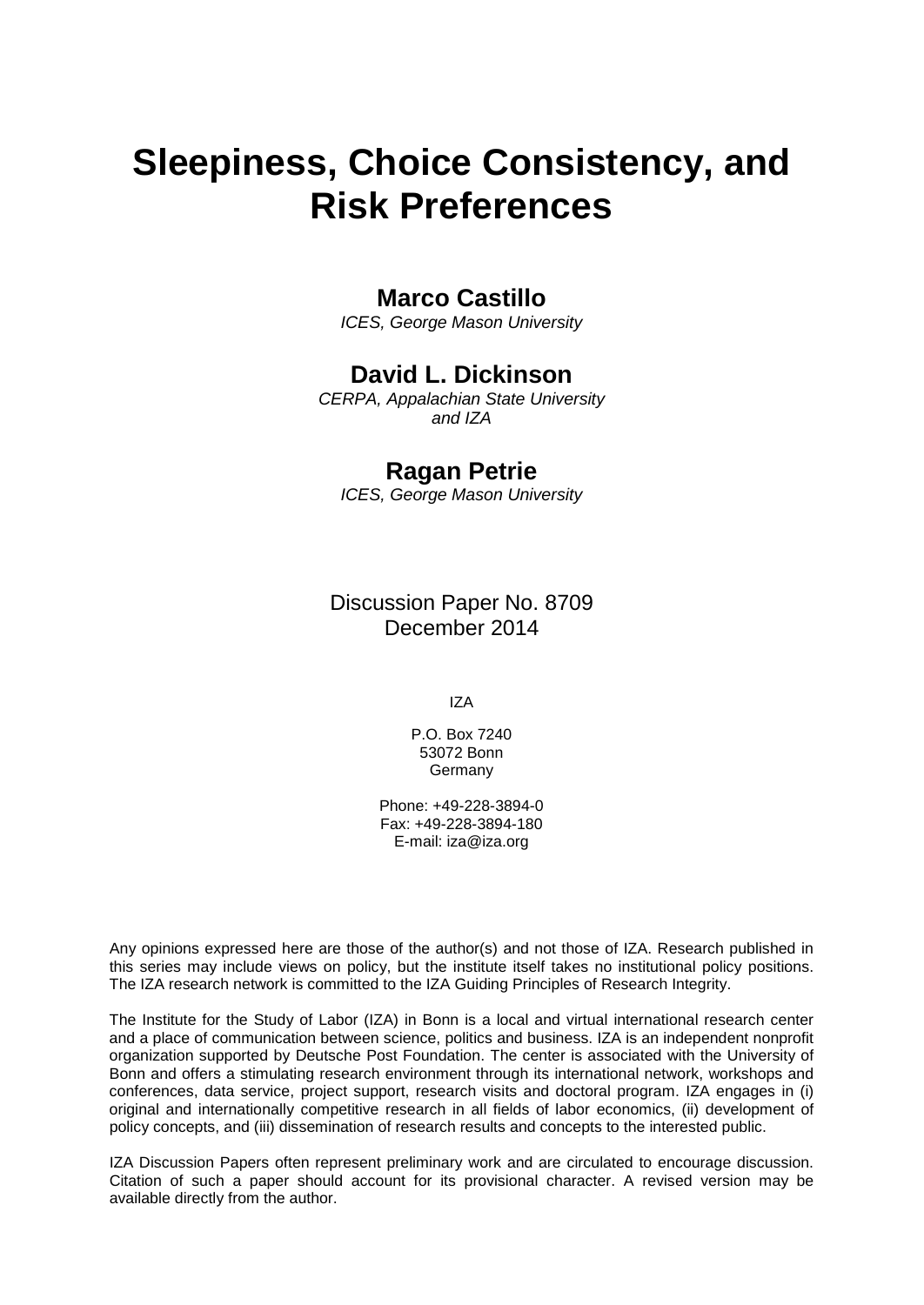IZA Discussion Paper No. 8709 December 2014

# **ABSTRACT**

# **Sleepiness, Choice Consistency, and Risk Preferences**

We investigate the consistency and stability of individual risk preferences by manipulating cognitive resources. Participants are randomly assigned to an experiment session at a preferred time of day relative to their diurnal preference (circadian matched) or at a nonpreferred time (circadian mismatched) and choose allocations between two risky assets (using the Choi et al., 2007, design). Consistency of behavior of circadian matched and mismatched subjects is statistically the same, however mismatched subjects tend to take more risks. We conclude that, consistent with several theories, preferences are rational yet can change depending on state-level cognitive resources.

# **NON-TECHNICAL SUMMARY**

It is generally known that sleepiness affects one's choices when facing risk. It is not known, however, whether behavioral changes due to sleepiness imply a change in the frequency of irrational or inconsistent choices, or whether the changes are due to a basic change in preference towards risk. We manipulate sleepiness by altering the time of day when we administer a monetary risk task to validated morning-type and evening-type individuals. We find that decisions at off-peak times in one's circadian cycle show an increased preference for risk, but the consistency of choices (i.e., rationality) does not differ. This result has important implications. Those who must make decisions while sleepy, such as shift workers, may be susceptible to this tendency to favor risk.

JEL Classification: C91, D81

Keywords: sleep, risky preference, choice consistency

Corresponding author:

David L. Dickinson Department of Economics Appalachian State University Boone, NC 28608 USA E-mail: [dickinsondl@appstate.edu](mailto:dickinsondl@appstate.edu)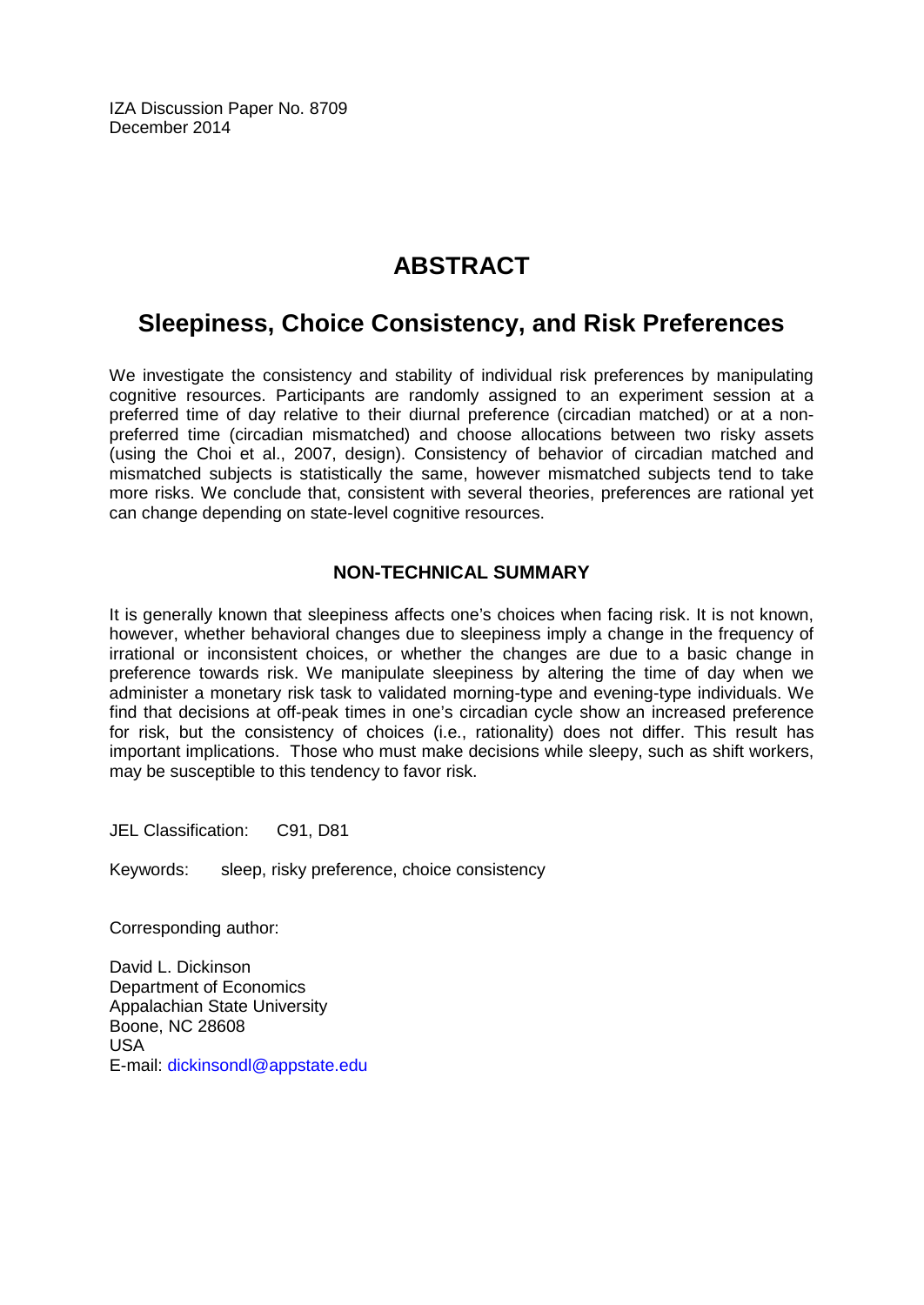#### 1. Introduction

There is growing evidence that individual risk attitudes, as measured by economic experiments, vary across people and circumstances. These include life-cycle changes, traumatic personal or family experiences (Voors et al, 2012; Malmendier and Nagel, 2011; Callen et al, 2012), physical conditions (Garbarino et al, 2011; Wozniak et al, 2010), priming and framing (Benjamin et al., 2010), cognitive ability (Dohmen et al., 2010; Burks et al, 2009; Benjamin et al, 2012), the different way in which some may bracket choices (Read et al, 1999) and by ones' genetic makeup (Cesarini et al, 2009).

In this paper, we examine if temporary challenges to cognitive functioning yield choices that are consistent with rationality or whether differences in decisions are due to lapses in rational behavior broadly defined. In particular, we investigate whether a sleepiness manipulation through circadian mismatch, which is shown to be associated with impairment of cognitive abilities (Bodenhausen, 1990; Kruglanski and Pierro, 2008; Dickinson and McElroy, 2012), produces changes in preferences while maintaining consistency of behavior. A common assumption in standard economic models (e.g. Arrow-Debreu state-dependent preferences model, Mas-Collel et al, 1995), as well as behavioral models (Tversky and Kahnemen, 1992; Koszegi and Rabin, 2007; Becker and Murphy, 1988), is that changes in preferences can occur without the loss of rationality. Our experimental design provides empirical evidence to investigate this assumption.

Circadian timing of decisions is a natural environment to test the stability and consistency of preferences. First, sleepiness has been widely studied in the sciences, and its effects on performance in many domains are well documented and understood.<sup>1</sup> Second, it is a physical condition commonly experienced by most people at some, or many, period(s) of their lives. Because of this, circadian mismatch, compared to other ways to temporarily deplete cognitive resources, is a manipulation that is less likely to generate inconsistencies in behavior due to learning or adaptation to the circadian mismatch. This is important because such learning would confound an examination of preference consistency across states. Third, results

<span id="page-3-0"></span> $1$  Total sleep deprivation studies are a more common approach to studying how sleepiness affects performance and decisions. However, circadian mismatch is a milder, and arguably more externally valid, way to study sleepiness of the sort commonly experienced by real-world decision makers.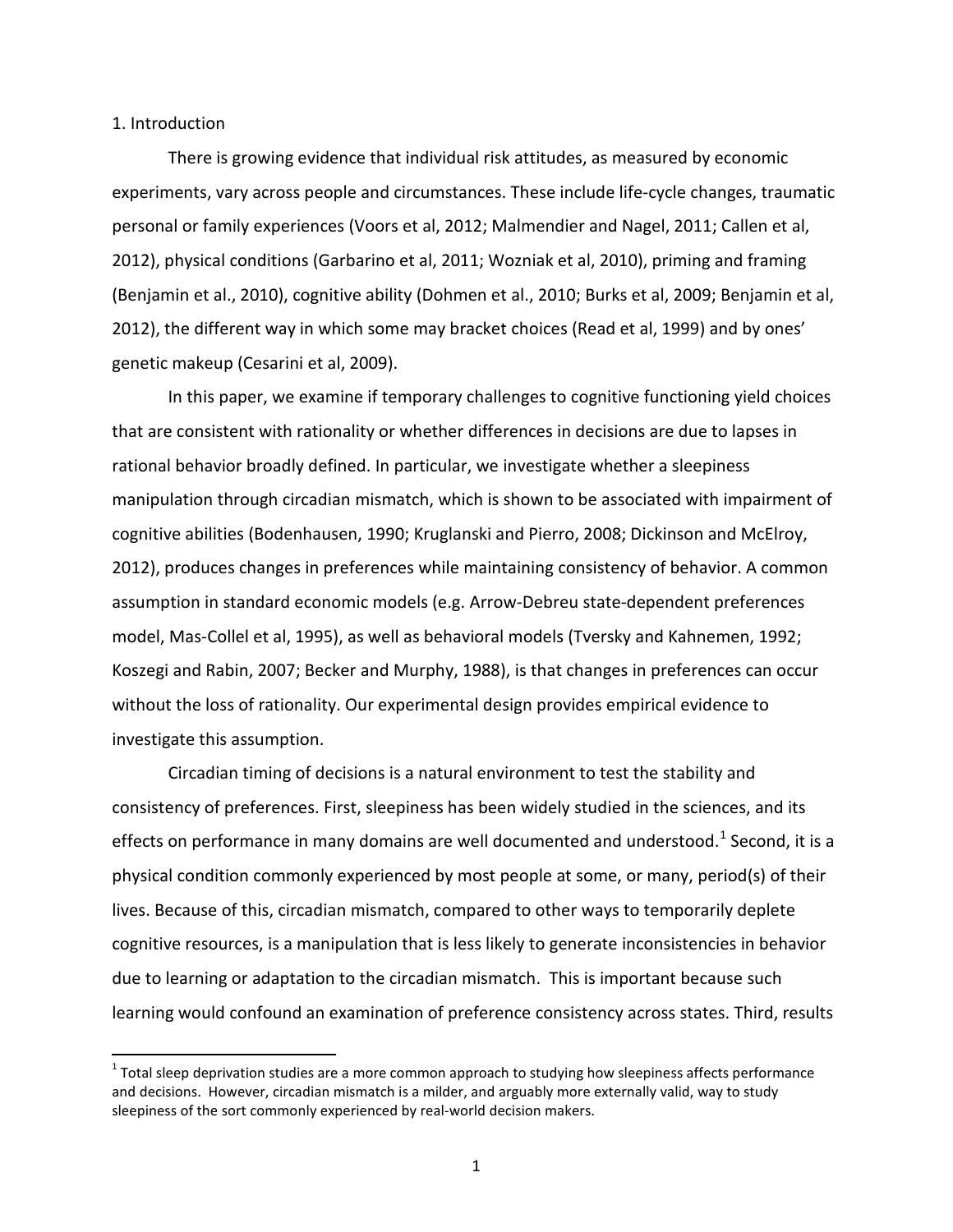from this type of environment should be relevant to policy. Understanding whether risky choice decisions while sleepy are rational or not and if preferences change could help inform the design of institutions and policies.

Our research protocol is designed to minimize issues of selection and allow interpretation of our results as due to temporary cognitive resource depletion. We start by collecting survey information, which includes a validated measure of one's diurnal preference, on a large number of participants. The data are then used to identify two classic diurnal preference groups: those who are naturally most alert in the morning and those who are naturally most alert in the evening. These morning types and evening types were then randomly assigned to one of two session times: early morning or late night. This produced two treatments, participants who were "matched" in terms of their circadian rhythm (e.g. morning type in a morning session and evening type in an evening session) and circadian "mismatched" (e.g. morning type in an evening session and evening type in a morning session). Participants assigned to one session time were not allowed to switch to the other. Compliance with session assignment was voluntary, and importantly, we find no significant differences in compliance across treatment conditions. Participants were allowed to take all the time they needed to make their decisions, and this was done to allow participants the opportunity to express their preferences unconstrained by time.

Our results show a significant treatment effect on risk decisions, and as mentioned above, this is not due to selection or compliance across treatments. Circadian mismatched participants have higher certainty equivalents for different risky asset bundles, indicating they are less risk-averse. Also, the variance in risky asset investment is larger for these subjects, showing a tolerance for more variability in payments.

While the manipulation clearly worked as designed and affected preferences, it did not alter the likelihood a subject behaved rationally. Adherence to the generalized axiom of revealed preference (GARP) is identical between mismatched and matched participants.<sup>[2](#page-3-0)</sup> As a

<span id="page-4-0"></span><sup>&</sup>lt;sup>2</sup> Similarly, deviations from expected utility theory (EU) or more general models of non-expected utility (NEU) behavior are also statistically similar across groups. We also examine whether subjects violate payoff dominance in making choices and, while both groups display some violations, there is no difference in violations between groups. In our data, consistency with rationality is robust.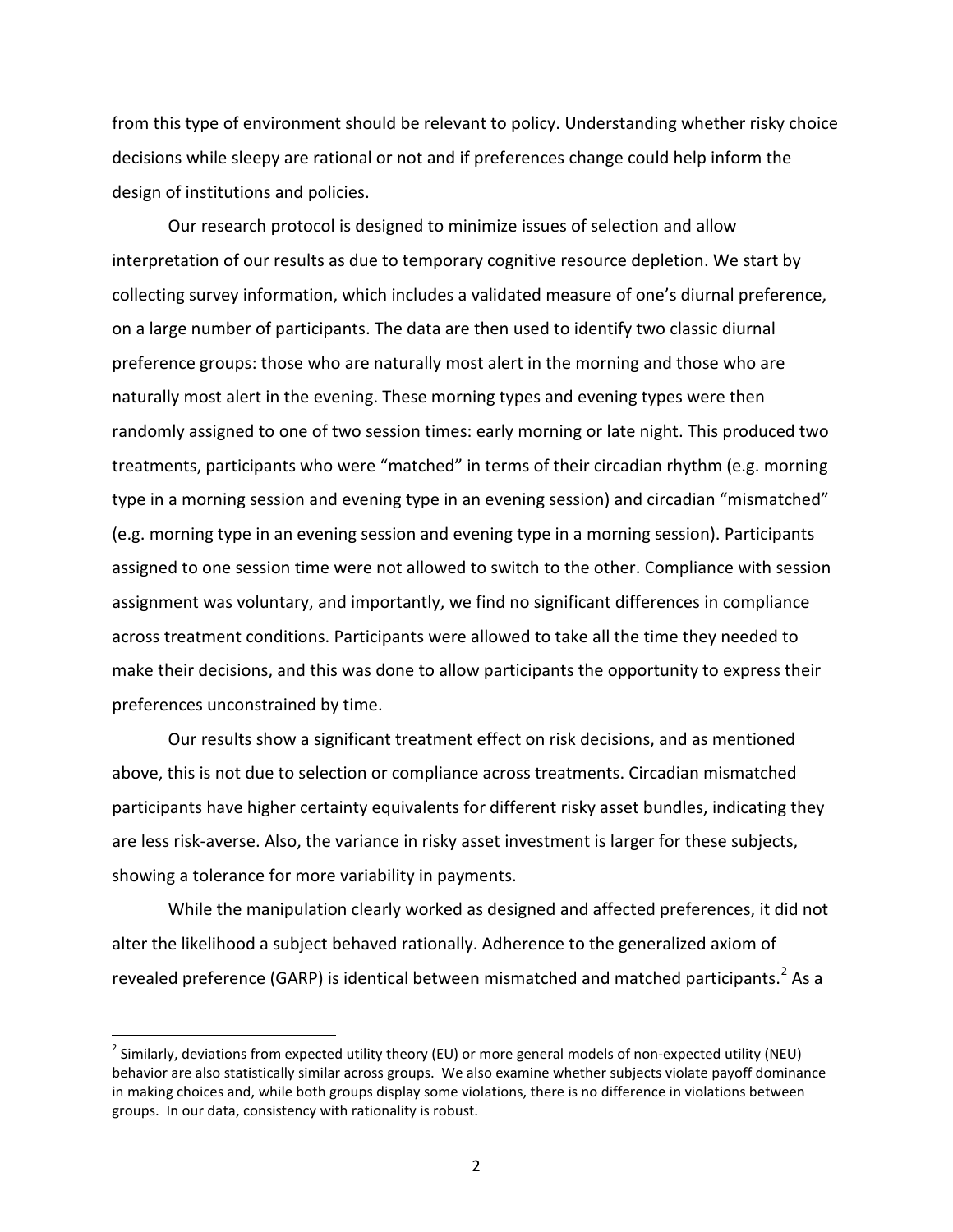result, the estimated behavioral differences result cannot be attributed to an increase in noisiness of the data following circadian mismatch because an increase in noise would manifest in increased violations of choice consistency of one sort or another. All of this suggests that preferences can be altered without altering adherence to rational behavior however defined.

Our paper contributes to the literature by showing that a slight manipulation of physical conditions, to produce a temporary challenge to cognition, produces changes in risk attitudes without producing a breakdown of rationality. Our results contrast with those of Dohmen et al. (2010), Burks et al (2009), and Frederick (2005), who show that higher levels of permanent cognitive ability are correlated with increased propensity to take risk. Our manipulation leads to higher certainty equivalents for mismatched subjects, indicating an increased preference for monetary risk when sleepy. Our experiment was not designed to identify the mechanism causing these effects, however, our results do show that the relationship between alertness and preferences is causal.

To our knowledge, this is the first paper to show that changes in preferences can occur without loss of rationality. The closest paper to ours is that of Burghart et al., (2012), who examine behavioral effects of alcohol intake but conclude that it does not impair rational decision-making. In our data, we do identify a change in risk preference in spite of no difference in rationality.<sup>[3](#page-4-0)</sup>

In the next section, we describe the experimental design and the cognitive resource manipulation. We then turn to results, first by confirming that our manipulation worked, then examining rationality and choice behavior in the risk task. Finally, we conclude.

#### 2. Experimental Design

### 2.1 The Risky Choice Experiment Environment

<span id="page-5-0"></span> $3$  Our design includes 50 decisions per subject and provides more statistical power, which increases our confidence in the finding that rationality is not altered by our manipulation. Also, in our design, participants were randomly assigned to treatments (circadian mismatched or matched), and this reduces the possibility that participants selfselect into the experiment based on certain characteristics (e.g. rationality).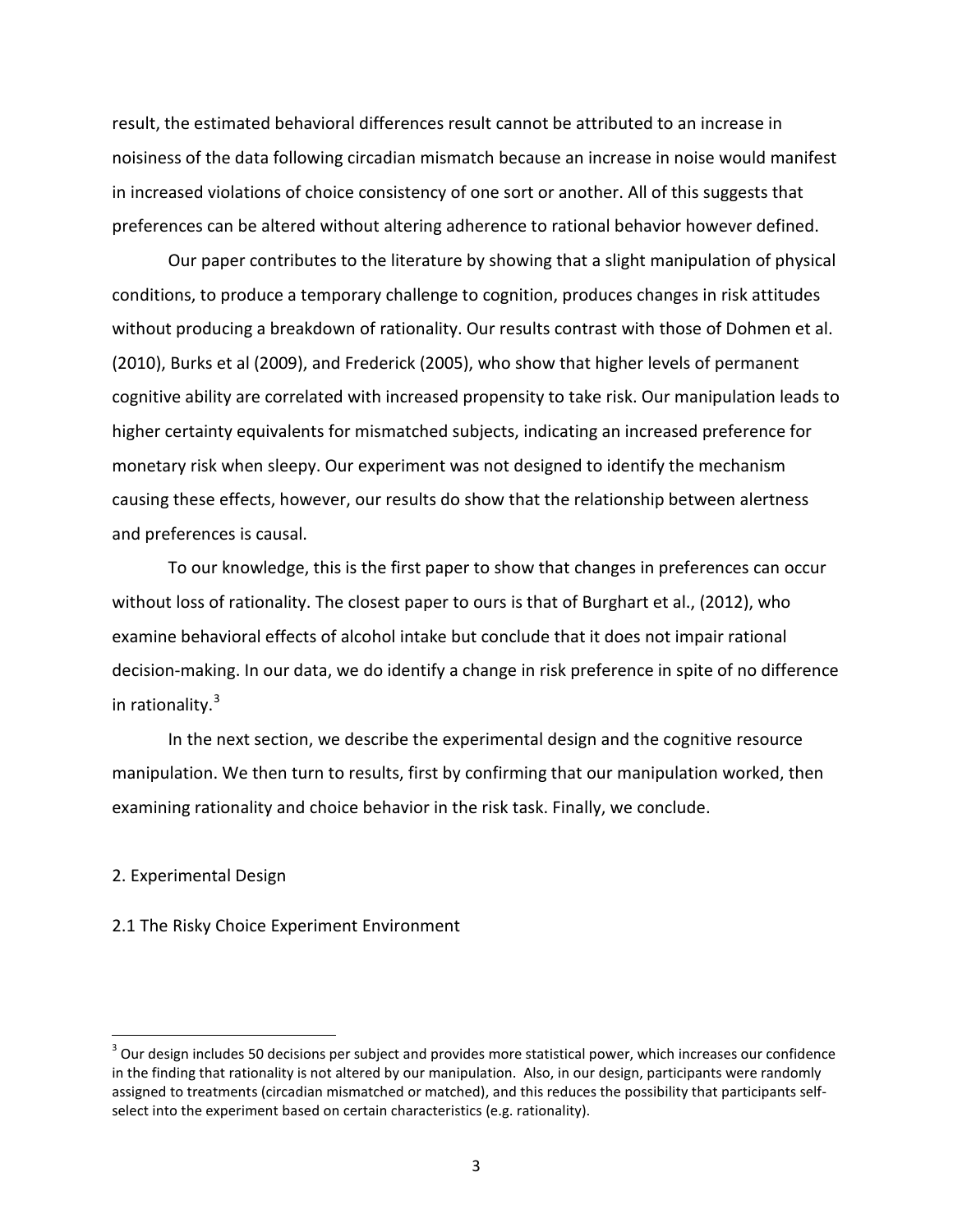We follow the design of Choi et al (2007) for the risky choice task, which generates a rich set of individual-level data. $^4$  $^4$  In each decision round, subjects are asked to allocate tokens between two different accounts: X and Y. Tokens in account X only generate a payoff for the subject if account X is randomly chosen by the computer at the end of that decision round. Similarly, tokens in account Y only pay if account Y is randomly selected. We implement the "symmetric" treatment design of Choi et al (2007) with a common knowledge 50% probability that either account X or Y will be chosen. Figure 1 shows a sample stimulus where the subject makes an allocation choice on a computer interface by using a mouse-driven pointer to drag point C along the line AB to their desired choice location (including the endpoint locations, if desired). An allocation such as point A or point B is a risky choice with all tokens placed in one account. Thus, the subject would only receive a payoff if the computer randomly selects the account where all the tokens are allocated. An intermediate allocation of tokens, such as point C in Figure 1, places some tokens in each account, which guarantees the subject a smaller, but sure, payoff in both states of the world. A choice along the X=Y line in Figure 1 is a perfectly safe portfolio that guarantees the same payoff no matter which state of the world applies.

The experiment consists of 50 decision rounds (i.e., 50 different stimuli) where the slope and intercept of the AB line are randomly determined for each stimulus.<sup>[5](#page-6-0)</sup> After all 50 rounds, one round is randomly selected for payment, and each round has an equal probability of being chosen. The randomly selected payoff-round, the computer's random selection of account X or Y, and the subject's allocation decision for that round determines the subject's payoffs.

#### 2.2 The Cognitive Resource Manipulation

We use a circadian match/mismatch protocol to represent a temporary challenge to cognitive resources. While there may be other ways to temporarily deplete resources, our

 $4$  We are grateful to Sachar Kariv for providing us with the code for the experiment task.

<span id="page-6-0"></span> $5$  For the first eight sessions, the X and Y intercepts were constrained to lie in the [50,100] interval. For the latter eight sessions, in order to generate more extreme relative prices, the budgets were chosen among the set of lines that intersect at least one axis at or above the 50-token level, but below 100, and intersect both axes at or below the 100-token level. The initial starting point for the mouse-pointer along each budget line was also randomly determined. See Choi et al., (2007) for full details.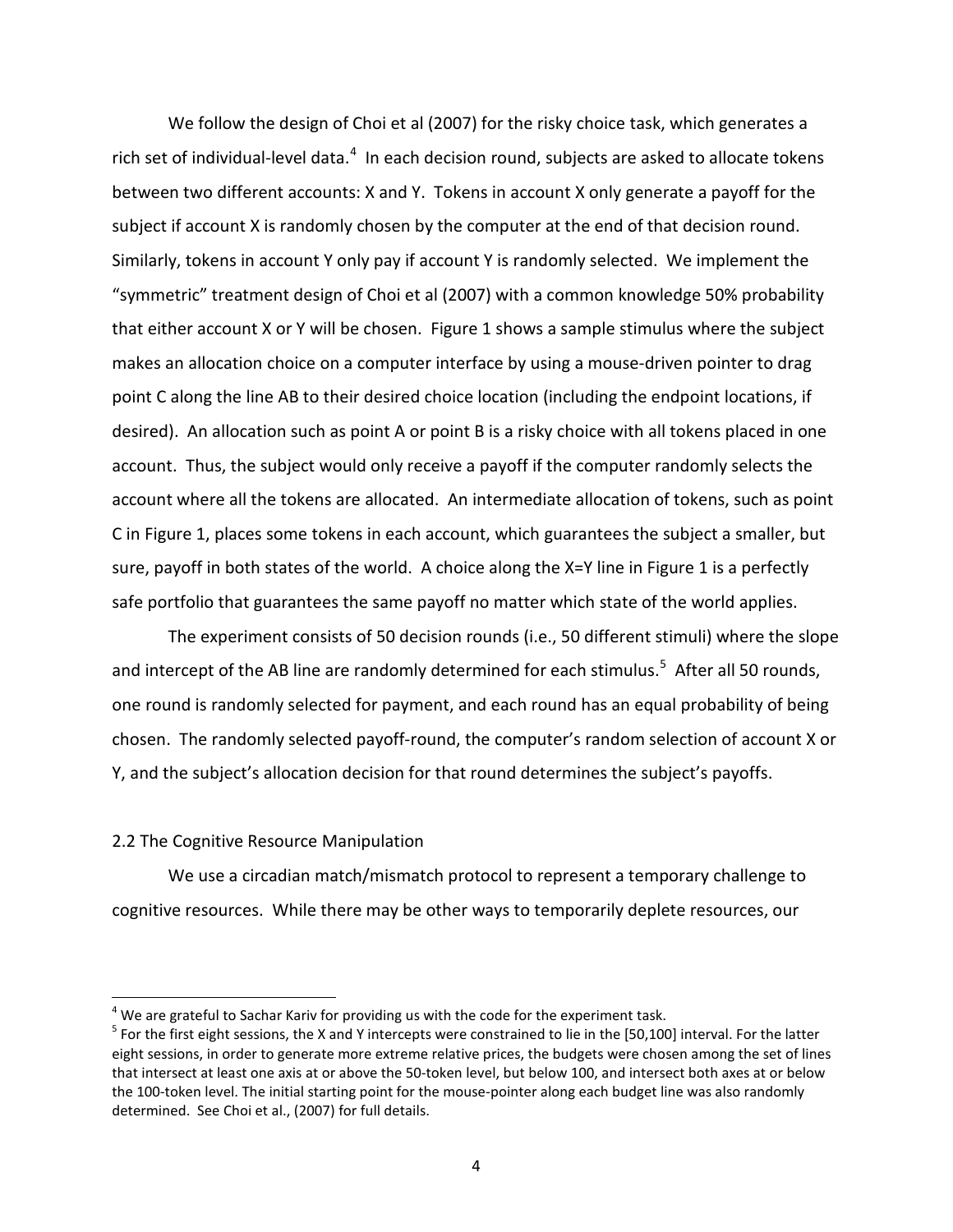method has broad applicability to circumstances encountered in daily life, has been previously used and validated in the literature, and is relatively easy to administer.

Previous research has shown that single-vehicle accidents increase at times of the day where the typical circadian rhythm dictates sleepiness due to natural release of melatonin (Coren, 1996). In controlled experiment settings, researchers have found that sleep deprived individuals take on more risk than well-rested individuals when choosing between risky lotteries (McKenna et al., 2007). In a different risky choice task, Venkatraman et al, (2007) found neural effects in sleep-deprived subjects even in the absence of behavioral effects. Though sleep loss and circadian timing may both contribute to depleted cognitive resources with symptomatic sleepiness, a 24-hour total sleep deprivation protocol likely depletes cognitive resources to a greater extent than what individuals commonly experience on a daily basis and may therefore not be applicable to a large segment of the population. Decision-making at sub-optimal times of the day is more externally valid, and hence motivates our choice of the circadian mismatch protocol.

Explicit circadian mismatch protocols like we propose have been used in behavioral research to some extent, but this area is relatively unexplored. Bodenhausen (1990) showed that individuals are more likely to use stereotypes in making judgments when at circadian mismatched times, and Kruglanski and Pierro (2008) reported an increased use of the psychological transference effect among subjects tested at circadian mismatched times. Dickinson and McElroy (2010) and Dickinson and McElroy (2012) used two distinct protocols to manipulate the circadian timing of decision in guessing games, and find that choices made at circadian mismatched times generally produce outcomes farther from the predicted Nash equilibrium. Though limited, the extant literature on circadian mismatch effects is consistent with the hypothesis that circadian mismatch alters decision-making in a way consistent with cognitive resource depletion.<sup>[6](#page-6-0)</sup>

<span id="page-7-0"></span> $6$  To be more specific, depletion of cognitive resources would disproportionately affect executive function. The behavioral effects reported in the aforementioned studies either involve increased reliance on heuristics (i.e., stereotyping and transference effect) or decreased ability to engage in strategic reasoning (i.e., the guessing game), both of which are consistent with reduced engagement of deliberate thought regions of the brain that rely on fully intact cognition.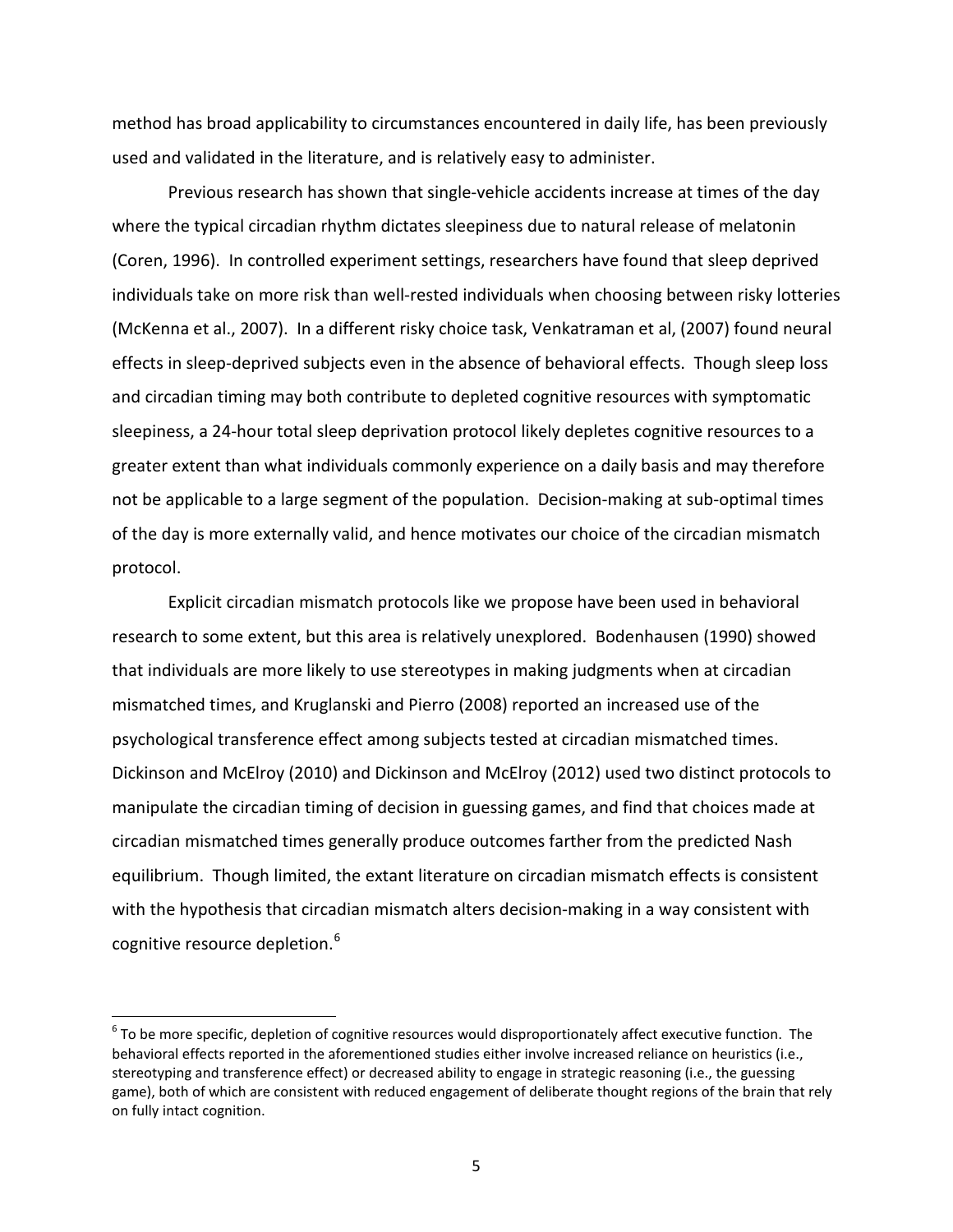To implement the circadian mismatch protocol for our current study, we first administer a large-scale online survey at two academic institutions. The objective of the survey is to generate a database of individuals for whom we have a validated measure of their diurnal preference, which is assessed in the survey using the short form of the morningnesseveningness questionnaire, henceforth rMEQ (Adan and Almiral, 1991). The rMEQ classifies individuals on a scale of 4-25, with morning-types having rMEQ score from 18-25 and eveningtypes having rMEQ score from 4-11. While this diurnal preference measure is based on selfreports of the subjects, it has been validated against physiological data on oral temperatures (see Horne and Östberg, 1976) and is a standard tool in circadian research.

From our database, we recruit morning-types and evening-types, who we had randomly assigned, ex ante, to participate in either a morning (7:30 a.m.) or an evening (10:00 p.m.) experiment session. This resulted in 57% of our sample being circadian matched for the risky choice experiment.<sup>[7](#page-7-0)</sup> If a subject could not participate in the randomly assigned time-slot (morning or evening), the subject was *not* allowed the option of the alternative time-slot—an alternative time-slot was not even mentioned in recruitment. This aspect of our design eliminates selection into treatments and allows for a more causal interpretation of cognitive resource depletion on outcomes. Importantly, we find no evidence of selection in show-up rates across the matched and mismatched subjects. The proportion of subjects who actually showed up for the session they signed up for is not significantly different across our matched and mismatched subjects (the p-value of a Chi-square test of difference in distribution is  $0.516$ ).<sup>[8](#page-8-0)</sup>

We recruited a total of 202 subjects for this study. Table 1 shows the distribution of our sample across experiment locations for each design cell. The experiment sessions lasted just over an hour, and included the risky choice task administration as well as a few short survey

 $<sup>7</sup>$  Due to the rarity of true morning-type subjects—less than 10% in young adult populations are morning-types (see</sup> Chelminski et al, 2000)—we extend our rMEQ cutoff to include rMEQ scores of 15-17. To compensate, we only recruit the more extreme (and still abundant) evening-type subjects with rMEQ scores from 4-10. In this way, our sample is still drawn from the tails of the rMEQ distribution and eliminates the same amount of support from the non-tail portion of the rMEQ distribution compared to if we had used the traditional morning-type cutoff

<span id="page-8-1"></span><span id="page-8-0"></span><sup>(</sup>rMEQ=18) but included non-extreme evening types (rMEQ=11) in our sample.<br><sup>8</sup> One hundred and thirty-seven matched subjects signed up for experimental sessions, and 114 showed up. One hundred and ten mismatched subjects signed up for experimental sessions, and 88 showed up.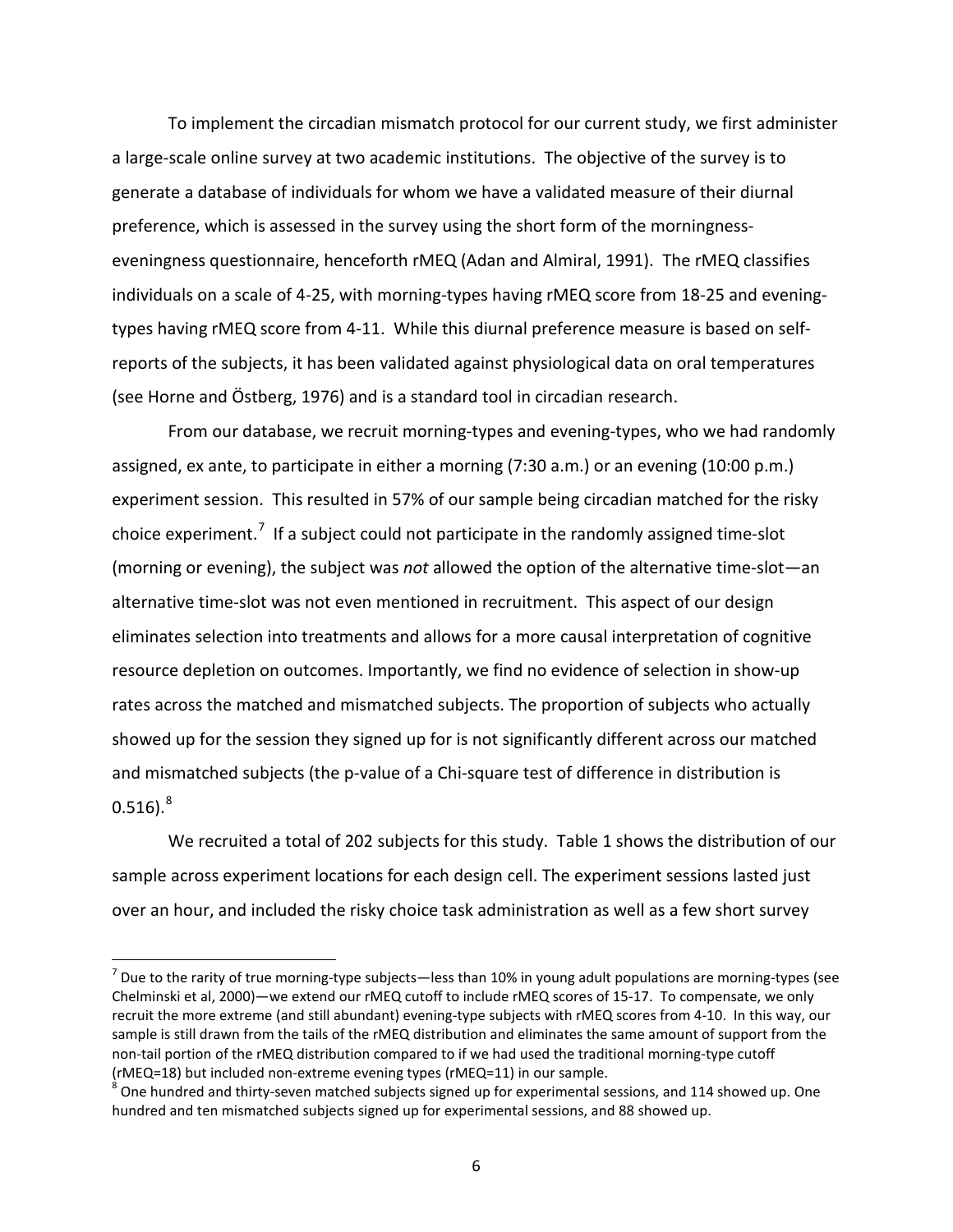instruments to elicit self-reported measures of recent sleep habits. Average subject payoffs were \$22.56 (s.d. \$9.61), which includes a \$5 show up fee.

#### 3. Results

### 3.1 Summary Statistics and Manipulation Check

Table 2 shows relevant summary statistics of our sample. Pre-experiment survey data refers to responses from the online sleep survey administered as a way of building our database of morning-type and evening-type subjects. Pre-experiment survey responses would have been given several days to several weeks before the decisions experiments. Table 2 includes summary statistics for the same questions asked in the pre-experiment survey and after subjects had completed the risky choice task but before payments were revealed. These include self-reports of the subjects' average nightly sleep over the 7-days prior to the response, average sleep the night prior to the response, one's subjective optimal hours of nightly sleep required for peak performance, and the Epworth Sleepiness scale used commonly in sleep research (a measure of trait-level sleepiness, or chronic fatigue). As can be seen in the top panel, there are no significant differences in any of these descriptive measures between the circadian matched and mismatched subjects in the pre-experiment survey. In the postexperiment survey, matched subjects report having more sleep over the previous week and the night prior to the experiment.

Because our objective is to introduce a randomized assignment of cognitive resource availability, we present evidence that our circadian manipulation was successful. The manipulation checks in Table 2 reveal that circadian mismatched subjects, who presumably have depleted cognitive resources, report significantly higher state-level sleepiness and have higher subjective sleep deprivation (optimal amount of sleep less sleep previous night). These are all consistent with what we expect from a random assignment of a "sleepiness" manipulation.[9](#page-8-1)

<span id="page-9-0"></span> $9$  There is no a priori reason why sleepy subjects would be expected to make faster or slower decisions. Nonetheless, mismatched and matched subjects are no different in the length of time it takes to make decisions during the experiment.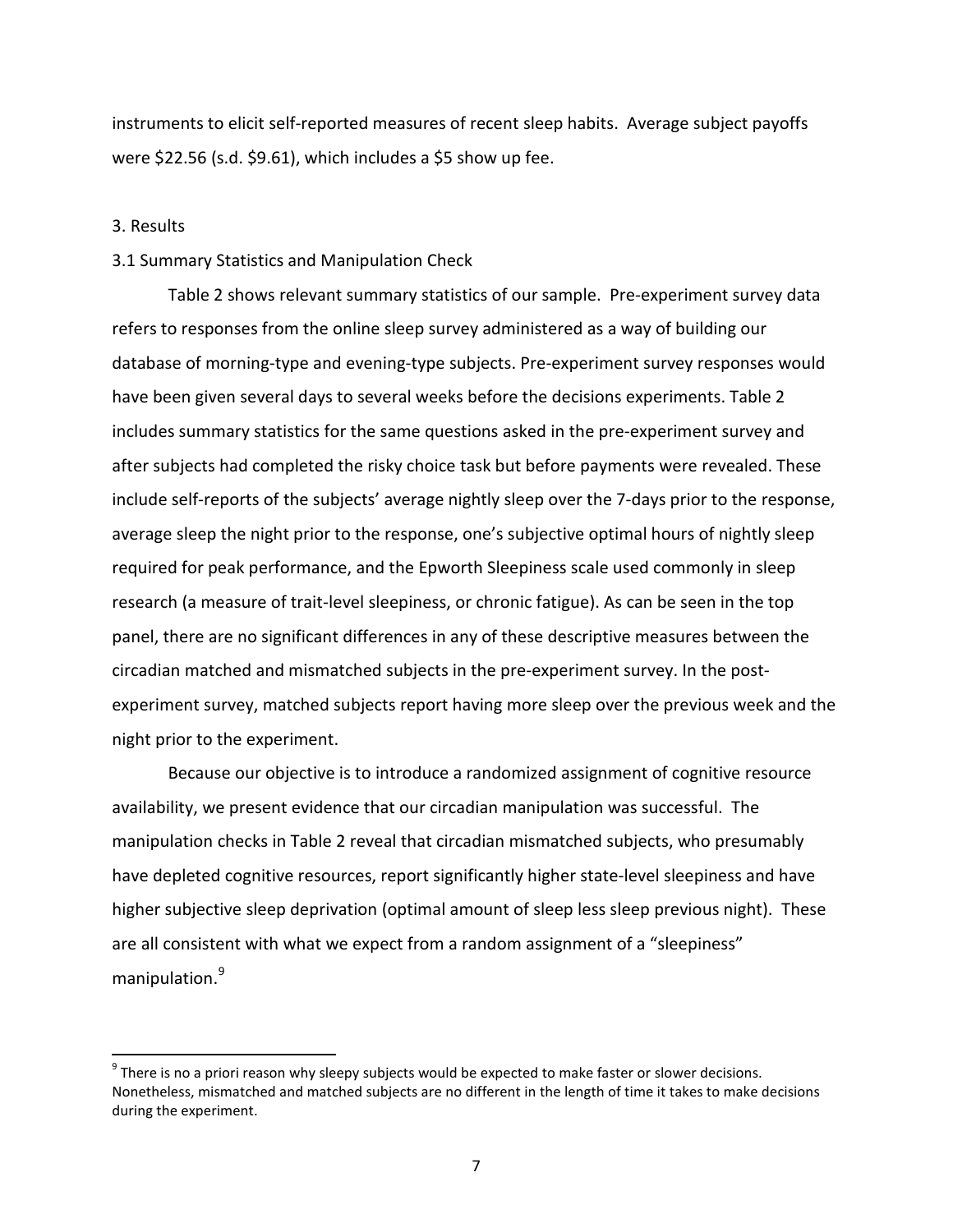We also confirm that, on average, circadian matched and mismatched subjects faced similar menus—average intercepts of randomly generated budget lines in Fig. 1 do not significantly differ in mean or variance across. $^{10}$  $^{10}$  $^{10}$ 

In sum, we validate that our sleepiness manipulation worked and the decision environment for our matched and mismatched subjects was the same.

#### 3.2 Consistency of Behavior

We look first at rationality and then choices in the risk task. We test for consistency of choices with rationality for matched and mismatched subjects using several measures of rational behavior. Specifically, we test if subjects satisfy the Generalized Axiom of Revealed Preferences (GARP: Afriat 1972; Varian, 1983) and payoff dominance.<sup>[11](#page-10-0)</sup> This examination of choice rationality provides a test of whether there is an increase in the noise of the choice data when sleepy. Noisier choice data would result in increased violations of GARP and payoff dominance. As we will see below, this is not the case.

Figure 1 presents the distribution of the Critical Cost to Efficiency Index, CCEI, (Afriat, 1972) for matched and mismatched subjects. This index measures how much budget constraints would need to be adjusted to eliminate all violations of GARP. As a point of reference as to how the CCEI measures rational choices, the figure also shows the distribution of CCEI for random choices. This distribution is shown in light bars, and the distribution for subject choices is shown in blue bars. The two distributions are significantly different (Chisquare test of difference in distribution p-value=0.000) and show that subject choices in the experiment are not random.<sup>[12](#page-10-1)</sup>

Looking at the CCEI's of subjects, Figure 1 shows that 13 percent of matched and mismatched subjects satisfied GARP without having to modify any budget (CCEI = 1). An

<span id="page-10-2"></span> $10$  A Kolmogorov-Smirnov test for difference in the distribution of the maximum intercept (max amount a person can put in one asset) that matched and mismatched subjects saw shows no significant difference. The test was run separately for the first 8 sessions and the last 8 sessions because these differed in the budget generation process (see footnote 4). The p-value for the first 8 sessions is 0,674 and for the last 8 sessions is 0.868.<br><sup>11</sup> Additional tests of rationality (expected utility, disappointment aversion or cumulative prospect theory) produce

<span id="page-10-0"></span>the same results. Tests and results are available from the authors upon request.

<span id="page-10-1"></span> $12$  We only consider positive prices in all the analyses in the paper. Out of the 10,100 choices made in the experiment (50 choices per subject x 202 subjects), 10,094 were with strictly positive prices.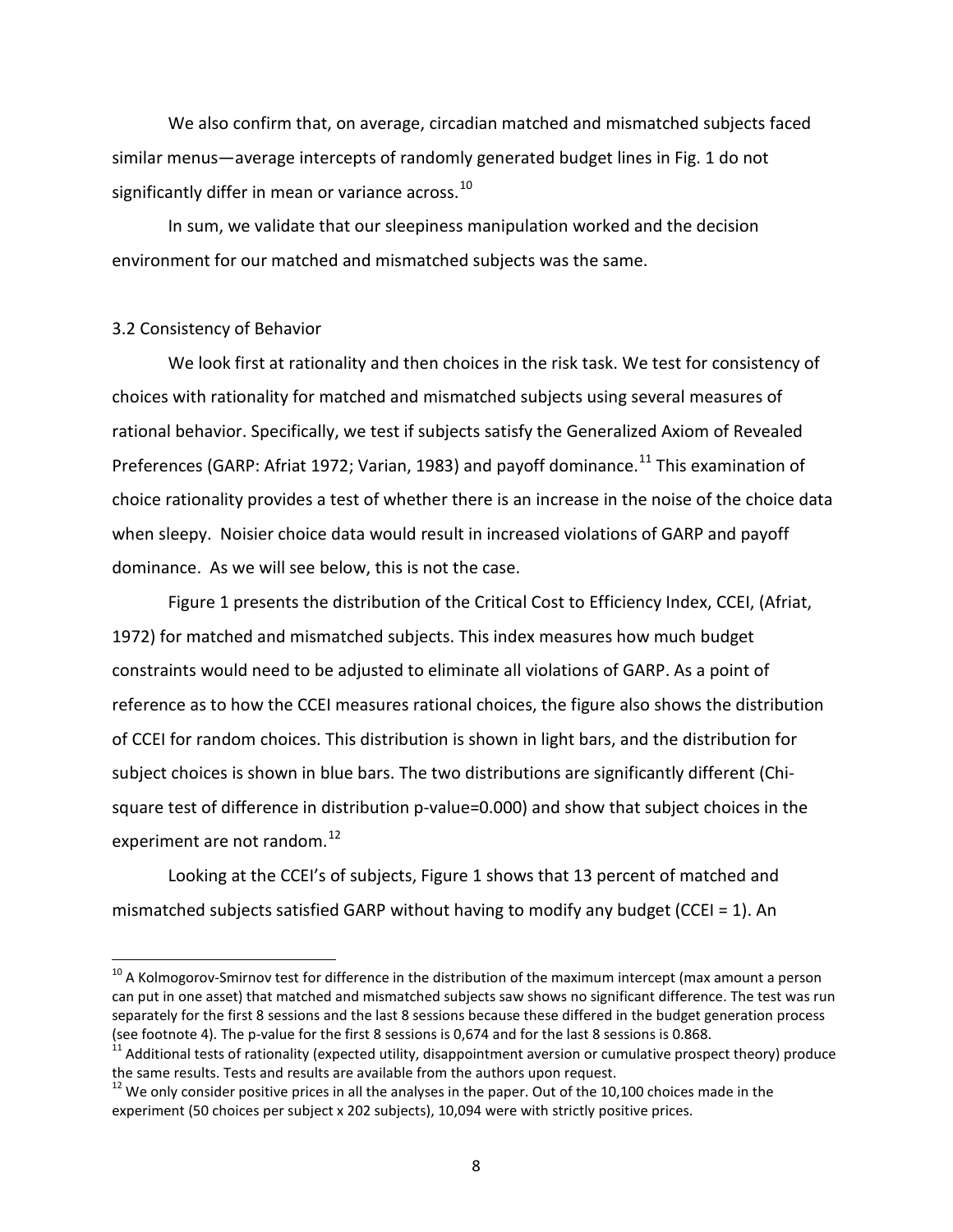additional 21 percent of the matched subjects and 22 percent of the mismatched subjects require a small change in the budgets to satisfy GARP (CCEI above 0.999). All told, 78 percent of the matched subjects and 83 percent of the mismatch subjects have indices strictly above 0.9. Indeed, the distribution of the CCEI is not significantly different between these two groups (rank sum test of difference in distributions p-value= 0.7805). That is, slight cognitive resource depletion does not cause an increase in the distant to rationality, as measured by the CCEI.

Adherence to payoff dominance makes clear predictions in the context of this choice task. Namely, if one considers Fig. 1, we can see that for any set of relative asset prices other than 1, a subject should never choose along the segment of the budget line on the short side of the safe bundle line. In other words, any choice off the X=Y line represents increased risk, but moving away from X=Y onto the longer segment of the budget line increases expected payoff compared to choosing the short side of the budget line, which increases risk but decreases expected payoff. Thus, all choices on the short side (e.g., above the X=Y line in Fig. 1) of the budget line violate payoff dominance. Our data set provides ample observations to examine violations of payoff dominance in our two experimental groups.

Table 3 presents the contingency table of violations of payoff dominance for the steep versus flat budget constraints (the rows), and it does so for the case of the entire data set as well as subsets of the data for which relative prices are quite close (the columns). The importance of investigating relatively close price ratios is because violations of dominance are less severe in those cases, at least in terms of the magnitude of the expected payoff loss. Observing significant differences across matched and mismatched participants for close price ratios would be a strong test for noisy decision making. Fisher's exact tests are performed for each column represented in Table 3.

Two things are clear from Table 3. First, there are a significant number of violations of payoff dominance. It is violated roughly 1/3 of the time for the set of all budget constraints and, not surprisingly, dominance is violated more frequently as we constrain the data to the set of relative prices closer to one (i.e., the  $|ln(\frac{P_X}{P_V})|$  $\left| \frac{P_X}{P_Y} \right| < 0$ . 10 and  $\left| \ln \left( \frac{P_X}{P_Y} \right) \right|$  $\left| \frac{P_X}{P_Y} \right|$  < 0.05 subsamples). That is, as expected, violations increase as the cost of a violation decreases. The second observation from Table 4 is that there is no significant difference in propensity to violate dominance

9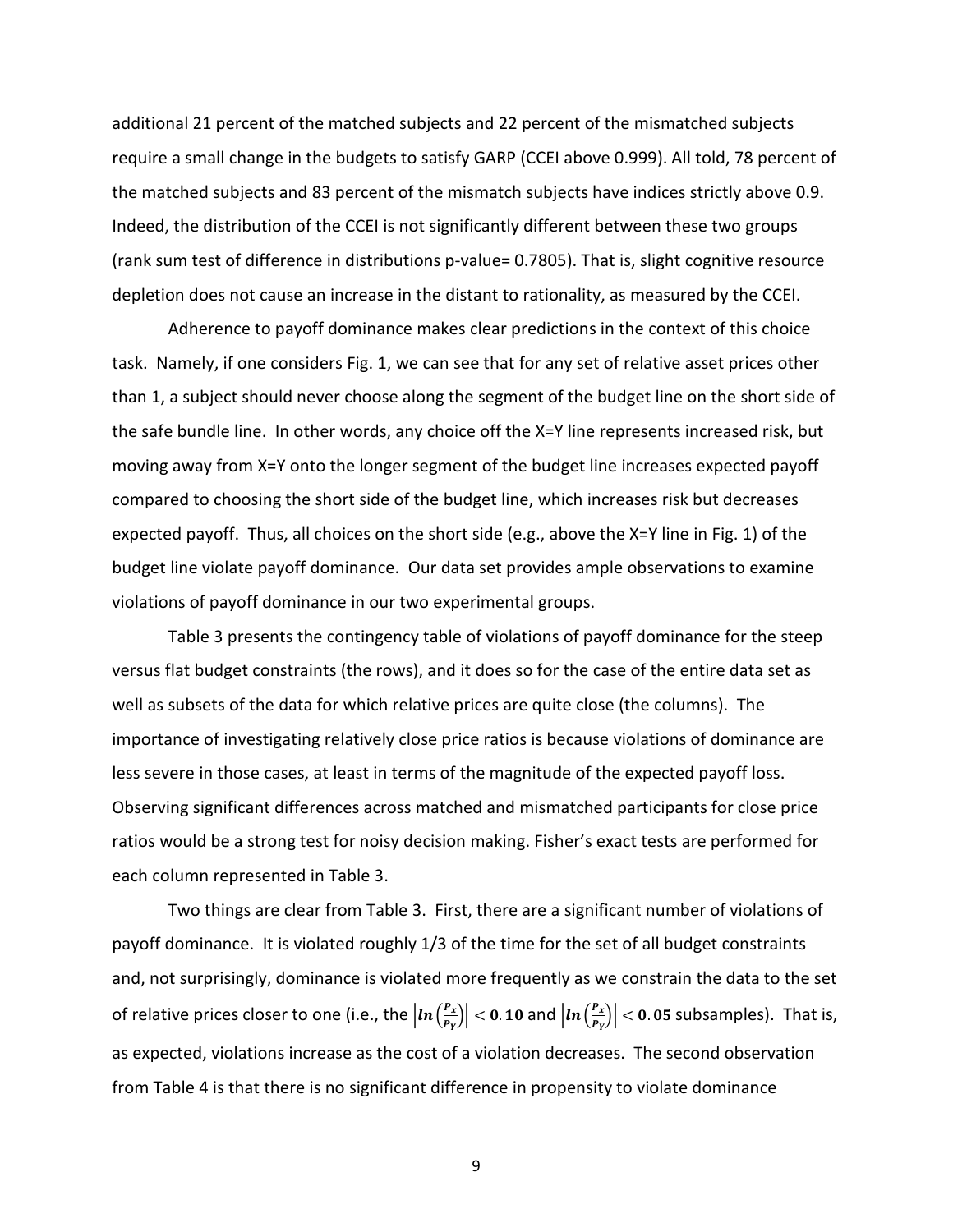between circadian matched and mismatched participants. Violations of dominance are actually uniformly *lower* among the circadian mismatched group, but the Fisher's exact tests show no statistically significant differences. These results complement the rather extensive examination of consistency with other definitions of rationality, but all tests in this section point to the same result.

# *RESULT 1:* Cognitive resource depletion via circadian mismatch does *not* affect choice consistency

In summary, we find that distance to rational behavior across circadian matched and mismatched subjects is similar regardless of the test of rational behavior we conduct. When testing the data's consistency with GARP, for which there are some CCEI benchmarks in the literature, both our circadian matched and mismatched groups would be deemed "rational." We now examine if consistency in behavior, whether cognitively challenged or not, also implies that choices in the risk task are the same.

#### 3.3 Choices in the Risk Task

In light of the absence of a discernible difference in consistency of behavior, in this section, we investigate whether the circadian mismatch manipulation affects risky choices. We look at the distribution of asset investments, from which we calculate certainty equivalents for subjects. These certainty equivalents constitute a theoretically valid measure of risk preference.

Because deviations from expected utility theory might manifest through nonlinear responses to prices we take these factors into consideration in the analysis that follows. In particular, subjects might choose a distribution of assets that favors constant payoffs. Therefore, small variations in relative prices will have a different impact on asset allocations than large changes in relative prices. It will be important to examine behavior in these extremes.

Figure 3 shows the distribution of the proportion of the budget share in asset Y for all relative prices for matched and mismatched subjects. Matched subjects tend to more frequently choose asset allocations that secure equal payoffs across states of nature. Thus,

10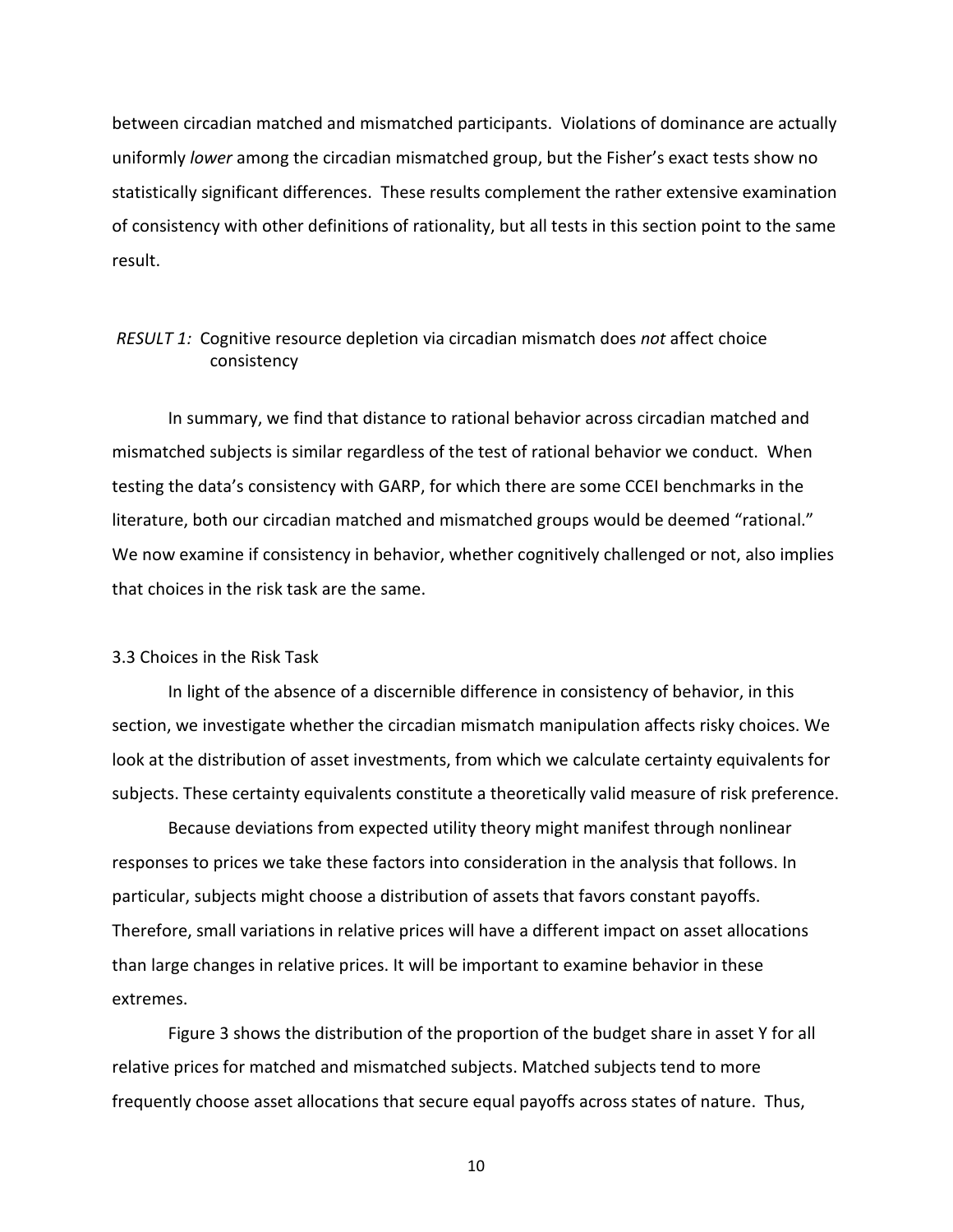matched subjects choose the safe bundle more frequently, which is an indication of increased risk aversion relative to circadian mismatched subjects.<sup>[13](#page-10-2)</sup> The significance of this result is tested and shown in Table 4. This table shows the results of an interquantile regression of budget share on a dummy variable for being a mismatched subject. The interquantile range of budget share in the Y asset is 8.5 percentage points larger than that of matched subjects. Mismatched subjects are significantly more likely to make riskier investments.

To more rigorously assess differences in risk aversion, we calculate non-parametric certainty equivalents for the matched and mismatched subject groups. The certainty equivalent for a particular risky lottery is estimated as the highest payoff "safe bundle" (i.e., equal payoffs across states) that would be less preferred to the non-equal payoff "risky" lottery and still be consistent with GARP. That is, we look for all sets of relative prices that would support the "risky" lottery without violating GARP and pick the set of relative prices that include the highest possible "safe bundle." This highest "safe bundle" is our certainty equivalent measure. So, the more risk averse an individual is the lower the "safe bundle" would be to make them switch. This means that more risk averse individuals would have lower certainty equivalents. Finally, calculating certainty equivalents requires subjects to be consistent. So, since many subjects have some violation of GARP, we adjust the revealed preferred to relation according to the subject's CCEI. In particular, all the calculations define a bundle x at prices p to be revealed preferred to y if CCEI(i)\*p\*x  $\ge$  p\*y, where CCEI(i) is subject i's CCEI.<sup>[14](#page-13-0)</sup>

The results from calculating these certainty equivalents are shown in Figure 4. The average certainty equivalent (CE) for matched and mismatched subjects are calculated for each asset bundle, and Figure 4 shows the difference of these CEs between matched and mismatched subjects relative to the expected value of the lottery. This shows how much larger the CE is for mismatched compared to matched subjects in percentage points. The general path

<sup>&</sup>lt;sup>13</sup> Given the mouse-driven graphical choice interface, one might think that sleepy subjects would be less likely to choose safe asset bundles due to motor skill deficits resulting from fatigue. We note that this is not likely the case in our data, however, because that argument would imply these same sleepy subjects are more likely to choose extreme border asset bundles. This is not the case in our data.<br><sup>14</sup> As a robustness check, we evaluate our results on the differences in certainty equivalents between matched and

<span id="page-13-1"></span><span id="page-13-0"></span>mismatched subjects by also constraining the sample to subjects whose CCEI is close to one. Our main result, that matched subjects are more risk averse, still holds. The result is no longer statistically significant though, and that is a reflection of the smaller number of observations in the constrained sample.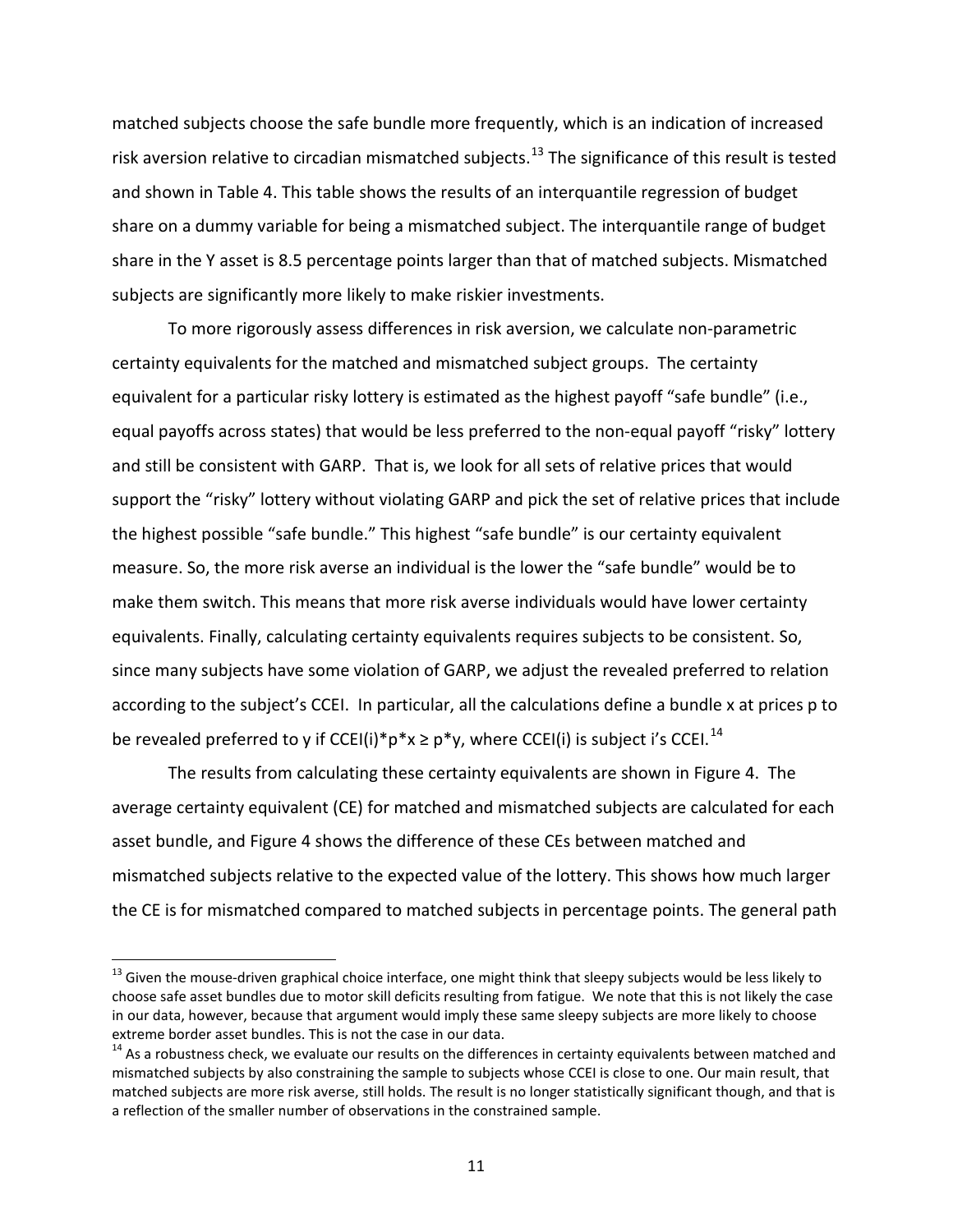of where these differences lie is along the range of actual available lotteries seen in the experiment. What is clear from these data is that mismatched individuals have higher calculated certainty equivalents than matched individuals, especially for extreme lotteries that are far from the sure payoff lottery. In other words, matched subjects are more risk averse than mismatched subjects.

We test for the significance of these differences in Table 5. This table shows results for Tobit regressions of the CE on a dummy variable for being mismatched for various sets of relative prices.<sup>[15](#page-13-1)</sup> The first column includes all the data and shows that mismatched subjects have a 4.4 percentage point larger CE than matched subjects. The second column confirms this results when the data are restricted to include relative prices strictly different from one. Columns 3-6 further restrict the data to include only progressively more extreme relative prices. Mismatched subjects have higher CE than matched subjects, but this is only significant in a onesided test. This leads to our second result:

# *RESULT 2:* Cognitive resource depletion via circadian mismatch leads to higher certainty equivalents (i.e., increased preference for risk).

As a further check, we examine how price responsiveness varies across groups. Table 6 shows regressions of price elasticity on relative prices, a dummy for being mismatched and an interaction term of relative prices on being mismatched. The significant negative coefficient on the interaction term indicates that mismatched subjects appear more sensitive to changes in relative asset prices than matched subjects. This implies that more steep (flat) budget lines in Fig 1 lead mismatched subjects to alter their chosen asset bundles even further towards the cheaper asset than would a matched subject. Another interpretation of this result is that mismatched subjects are less sensitive to the risk of the low (zero) payoff than matched subjects when budget lines reflect large relative price differences. It is also the case that any budget slope other than -1 would lead a risk neutral expected value maximizing subject to

<span id="page-14-0"></span> $15$  The Tobit regression takes the calculated certainty equivalent for an individual for a given lottery and regresses it on a dummy variable for being mismatched. There are 361 possible generated lotteries for each individual and 202 individuals, yielding 72,922 observations, and the regressions cluster at the individual level.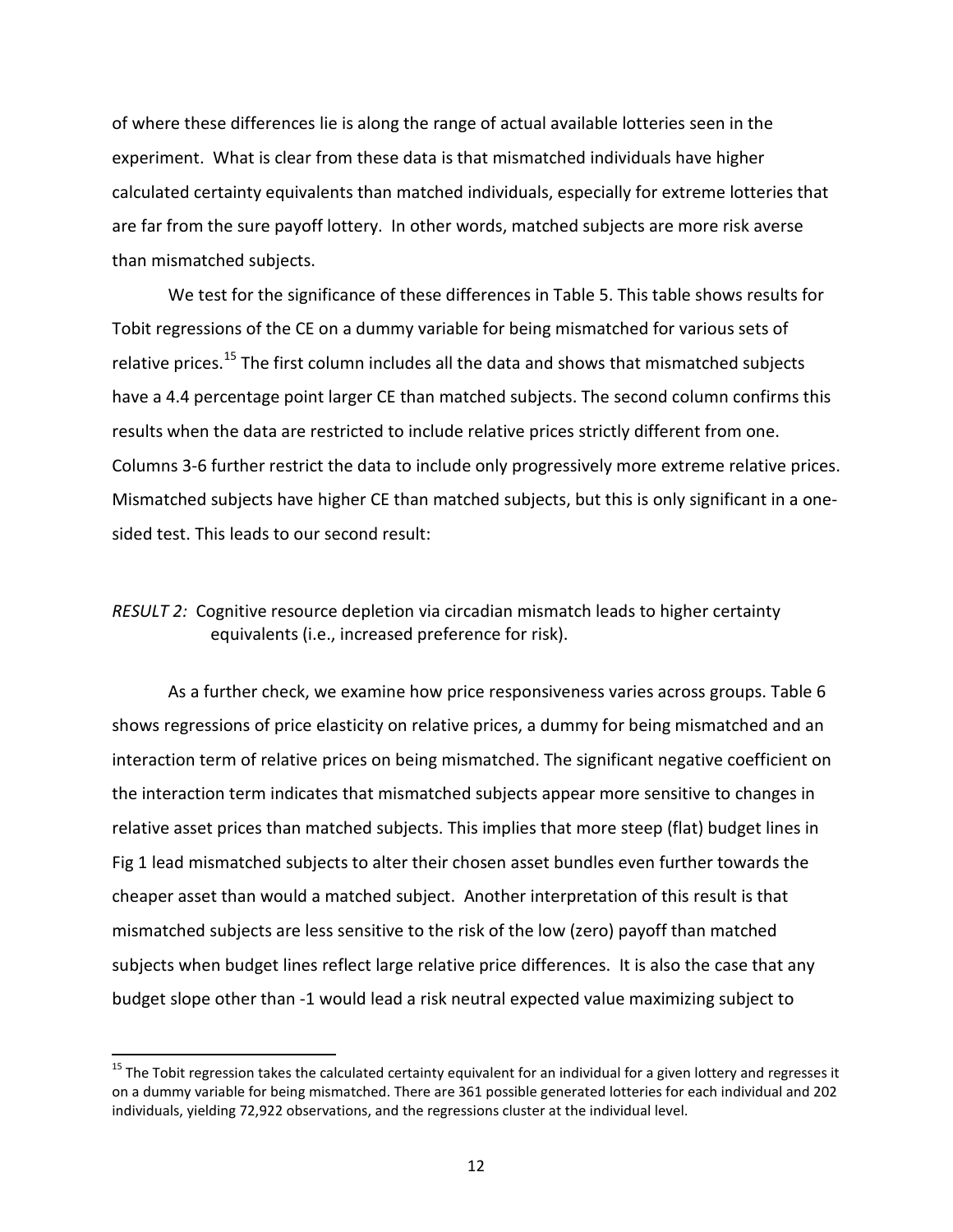choose a corner solution. The Table 6 result is therefore consistent with the hypothesis that mismatched subjects take more risks because they are more desensitized to risk, which is a result reported previously in the literature using totally sleep deprived subjects (McKenna et al., 2007).

While mismatched subjects are more risk taking, does this result in payoff differences across the two groups? In our experiments, subjects are paid based on one randomly chosen trial, so we examine expected payoff differences given a subject's 50 trails of risky choices. Doing so, we find that mean expected payoffs are higher for circadian mismatched subjects, however, the results are not statistically significant.<sup>[16](#page-14-0)</sup> We find no evidence that the increased tendency of circadian mismatched subjects to take risk benefits or harms payoff outcomes.

In sum, while the emerging literature has found that individuals with lower levels of permanent cognitive abilities are more risk averse, we find that our sleepiness manipulation leads to lower risk aversion as measured by certainty equivalent. This result is consistent with other literature examining extreme forms of temporary cognitive resource depletion effects on incentivized risky choice tasks, such as total sleep deprivation (e.g., McKenna et al., 2007) or intoxication (e.g., Lane et al., 2004). Importantly, despite the shift in risk attitudes, we do not find any significant difference in decision-making rationality resulting from circadian mismatch, under several alternative definitions of consistency.

### 4. Conclusions

In this paper we investigate how a particular form of cognitive resource depletion impacts choice consistency and outcomes in a risky choice task. The task (Choi et al., 2007) generates data which allow us to evaluate choice consistency with respect to several different measures of rationality. As a result, our contribution is that we are able to establish whether differences in preferences over risky asset bundles are the result of "irrationality", or whether they are the result of state-dependent preferences. We find that they are due to the latter. The circadian mismatch protocol we implement to manipulate cognition is not only effective but

<sup>&</sup>lt;sup>16</sup> We test this by running quantile regressions of expected payoff on a dummy variable for being mismatched. While expected payoffs are higher for mismatched subjects, there is no significant difference for the 25%, 50% and 75% quantile. Errors are bootstrapped 1000 times.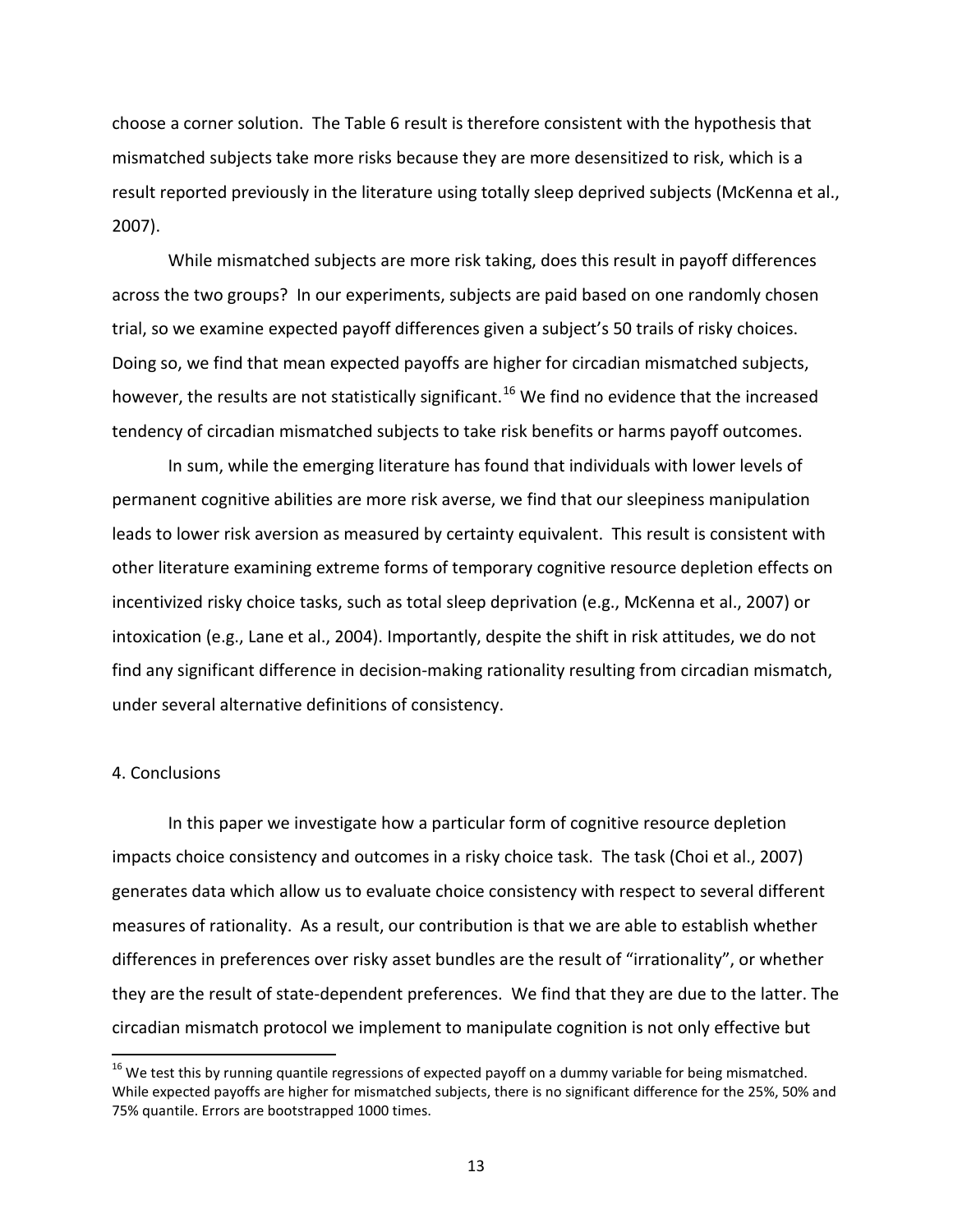externally valid and similar to what decision makers face in field environments. While much of the recent literature has focused on how permanent cognitive levels may correlate with risk preferences, we address how temporary fluctuations in available cognitive resources may affect choice, independent of permanent abilities.

Our results are significant and reveal evidence that randomly assigned circadian mismatch subjects are no less rational than matched subjects, and yet preferences for risk shift. Specifically, we have shown that choices are no more or less consistent with GARP or payoff dominance theories as a result of the subject being circadian mismatched. And yet, these mismatched subjects are more willing to accept risky asset bundles compared to matched subjects.

This is an important result with practical and policy implications, especially if one considers that many real-world decision makers face even more serious bouts of sleepiness than the relatively mild manipulation we implement. In the realm of monetary risk choice, sleep deprivation is estimated to affect over 25% of workers in the financial and insurance industries (CDC, 2012). In such industries, any increased tendency to take risk may have significant consequences. In other occupations, risky choice may not involve explicit monetary risk (e.g., air traffic controllers, long-haul trucking, medical practice, or emergency service workers), but sleepiness is commonplace and of great concern to policymakers establishing regulations that may involve prescribed rest or time-off to avoid sleep deprivation or limit shift work.

If one considers the other various forms of temporary cognitive challenges we often face (e.g., multi-tasking, stress, time pressure), this research may have even more wide reaching implications. We leave it to future research to establish the relationship, if any, between various distinct forms of cognitive resource manipulations, or between cognition effects on monetary risk preference versus other choice domains. Nonetheless, it is clear that this area of research is fertile ground for studying choice in the real world where cognitive resources are not uniformly available at all times.

14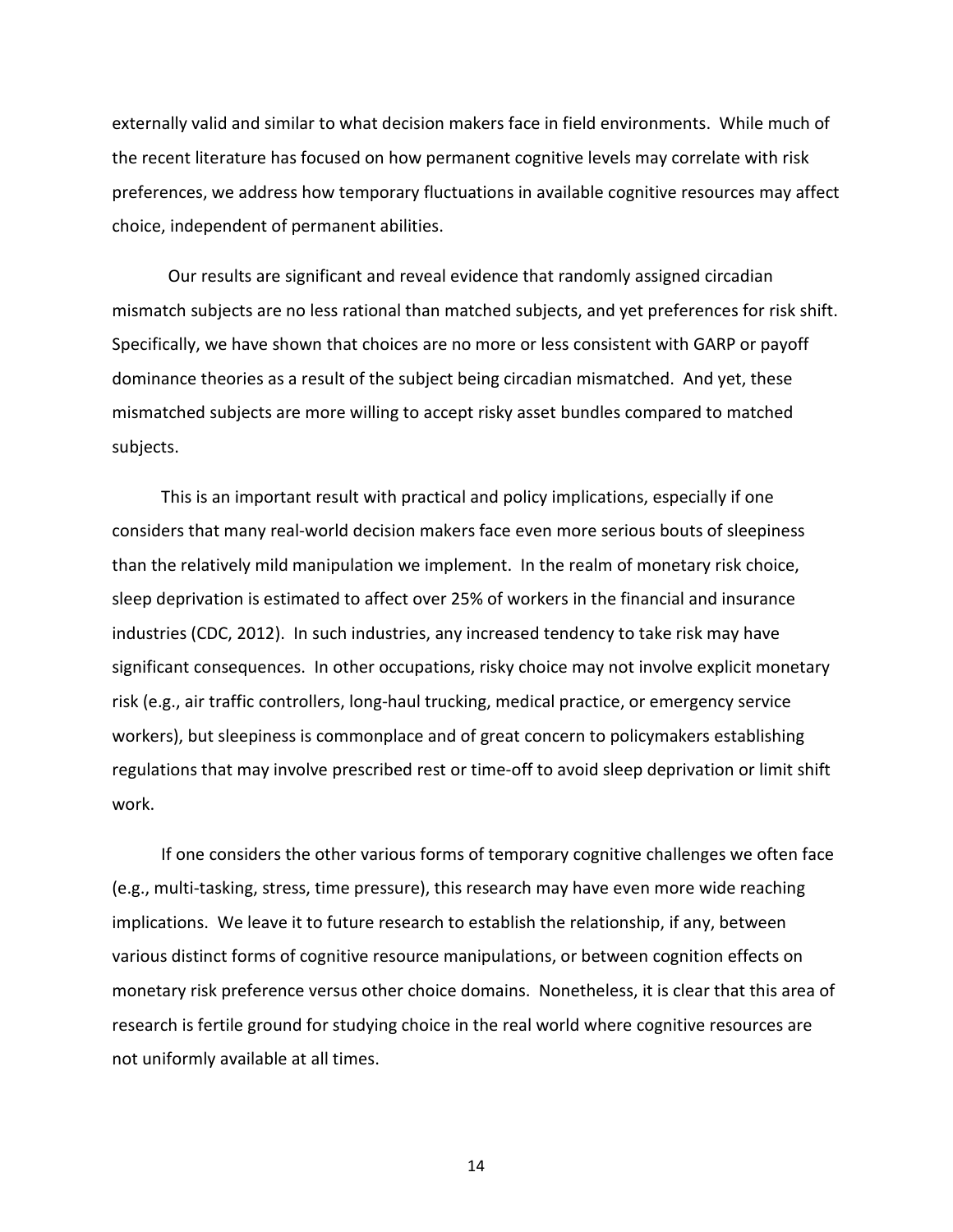**Acknowledgements:** The authors thank David Bruner, Olivier l'Haridon, participants at the Economic Science Association meetings, and seminar participants at the University of Rennes and Appalachian State University for helpful comments on earlier drafts of this paper.

#### **REFERENCES**

- Adan, A., and H. Almiral. 1991. "Horne and Ostberg morningness-eveningness questionnaire: A reduced scale." *Personality and Individual Differences,* 12: 241-253.
- Afriat, Sidney N. 1972. "Efficiency estimation of production function." *International Economic Review*, 8(1): 67-77.
- Banks, James, Cormac O'Dea, and Zoë Oldfield. 2010. "Cognitive function, numeracy and retirement saving trajectories." *The Economic Journal,* 120(548): F381–F410.
- Becker, Gary and Kevin Murphy. 1988. "A Theory of Rational Addition." *Journal of Political Economy*. 96(4), 675-700.
- Benjamin, Daniel, Sebastian Brown and Jesse Shapiro. 2012. "Who is 'Behavioral'? Cognitive Ability and Anomalous Preferences," *Journal of the European Economic Association*. Forthcoming.
- Benjamin, Daniel, James Choi and Joshua Strickland. 2010. "Social Identity and Preferences." *American Economic Review*. 100(4), 1913-1928.
- Bodenhausen, Galen V. 1990. "Stereotypes as judgmental heuristics: Evidence of circadian variations in discrimination." *Psychological Science,* 1: 319-322.
- Burghart, Daniel R., Paul W. Glimcher, and Stephanie C. Lazzaro. 2012. "An expected utility maximize walks into a bar…" Working paper, New York University.
- Burks, Stephen, V., Jeffrey P. Carpenter, Lorenz Goette, and Aldo Rustichini. 2009. "Cognitive skills affect economic preferences, strategic behavior and job attachment." *Proceeding of the National Academy of Sciences*, 106(19): 7745-7750.
- Callen, Michael, Mohammad Isaqzadeh, James Long and Charles Sprenger. 2012. "Violence and Risk Preferences: Artefactual and Experimental Evidence from Afghanistan," Working Paper. Stanford University.
- Centers for Disease Control and Prevention. 2012. Morbidity and Mortality Weekly Report. April 27, 61(16): 281-285. Accessed at <http://www.cdc.gov/mmwr/preview/mmwrhtml/mm6116a2.htm> September 27, 2012.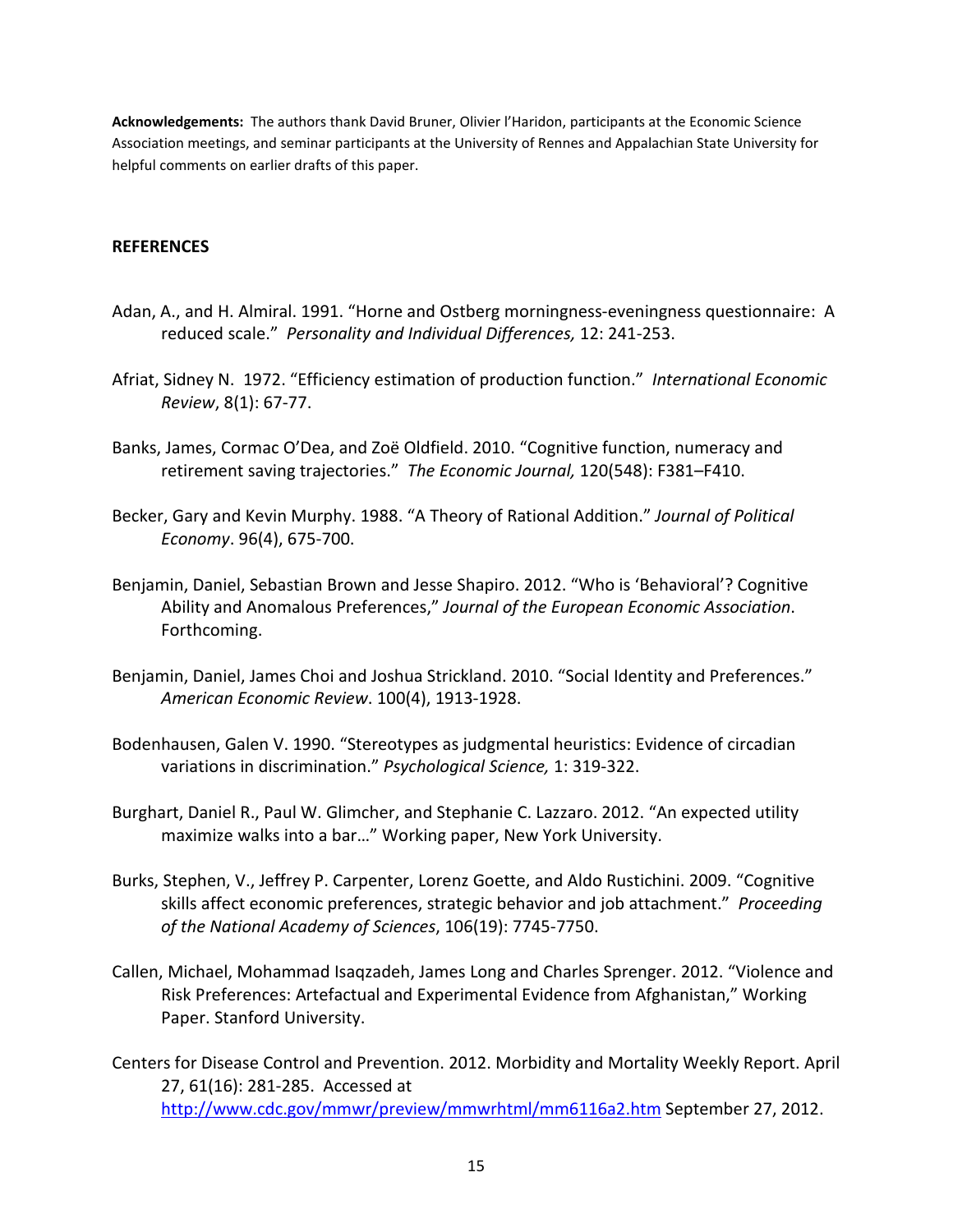- Cesarini, David, Christopher Dawes, Magnus Johannesson, Paul Lichtenstein and Bjorn Wallace. 2009. "Genetic Variation in Preferences for Giving and Risk Taking," *Quarterly Journal of Economics*. 124(2), 809-842.
- Chelminski, Iwona, Thomas V. Petros, Joseph J. Plaud, and R. Richard Ferraro. 2000. "Psychometric properties of the reduced Horne and Ostberg questionnaire." *Personality and Individual Differences*, 29(3): 469-478.
- Choi, Syngjoo, Raymond Fisman, Douglas Gale, and Shachar Kariv. 2007. "Consistency and heterogeneity of individual behavior under uncertainty." *American Economic Review*, 27(5): 1921-1938.
- Coren, Stanley. 1996 "Daylight savings time and traffic accidents." *New England Journal of Medicine*, 334: 924.
- Dickinson, David L., and Todd McElroy (2012) "Circadian effects on strategic reasoning." *Experimental Economics*. 15(3): 444-459. DOI 10.1007/s10683-011-9307-3
- Dickinson, David L, and Todd McElroy. 2010. "Rationality around the clock: Sleep and time-ofday effects on guessing game responses." *Economic Letters*, 108: 245-248.
- Dohmen, Thomas, Armin Falk, David Huffman, and Uwe Sunde. 2010. "Are risk aversion and impatience related to cognitive ability?" *American Economic Review*, 100(June): 1238- 1260.
- Fleissig, Adrian R., and Gerald A. Whitney. 2005. "Testing for the significance of violations of Afriat's inequalities." *Journal of Business & Economic Statistics*, 23(3): 355-362
- Frederick, Shane. 2005. "Cognitive reflection and decision making." *Journal of Economic Perspectives*, 19: 25-42.
- Garbarino, Ellen, Robert Slonim, Justin Sydnor. 2011. "Digit Ratios (2D:4D) as Predictors of Risk Decision Making for Both Sexes," *Journal of Risk and Uncertainty*. 42(1), 1-26.

Gul, Faruk. 1991. "A Theory of disappointment aversion." *Econometrica*, 59(3): 667-86.

Horne, Jim A, and Olov Östberg. 1976. A self-assessment questionnaire to determine morningness-eveningness in human circadian rhythms. *International Journal of Chronobiology*, 4: 97-110.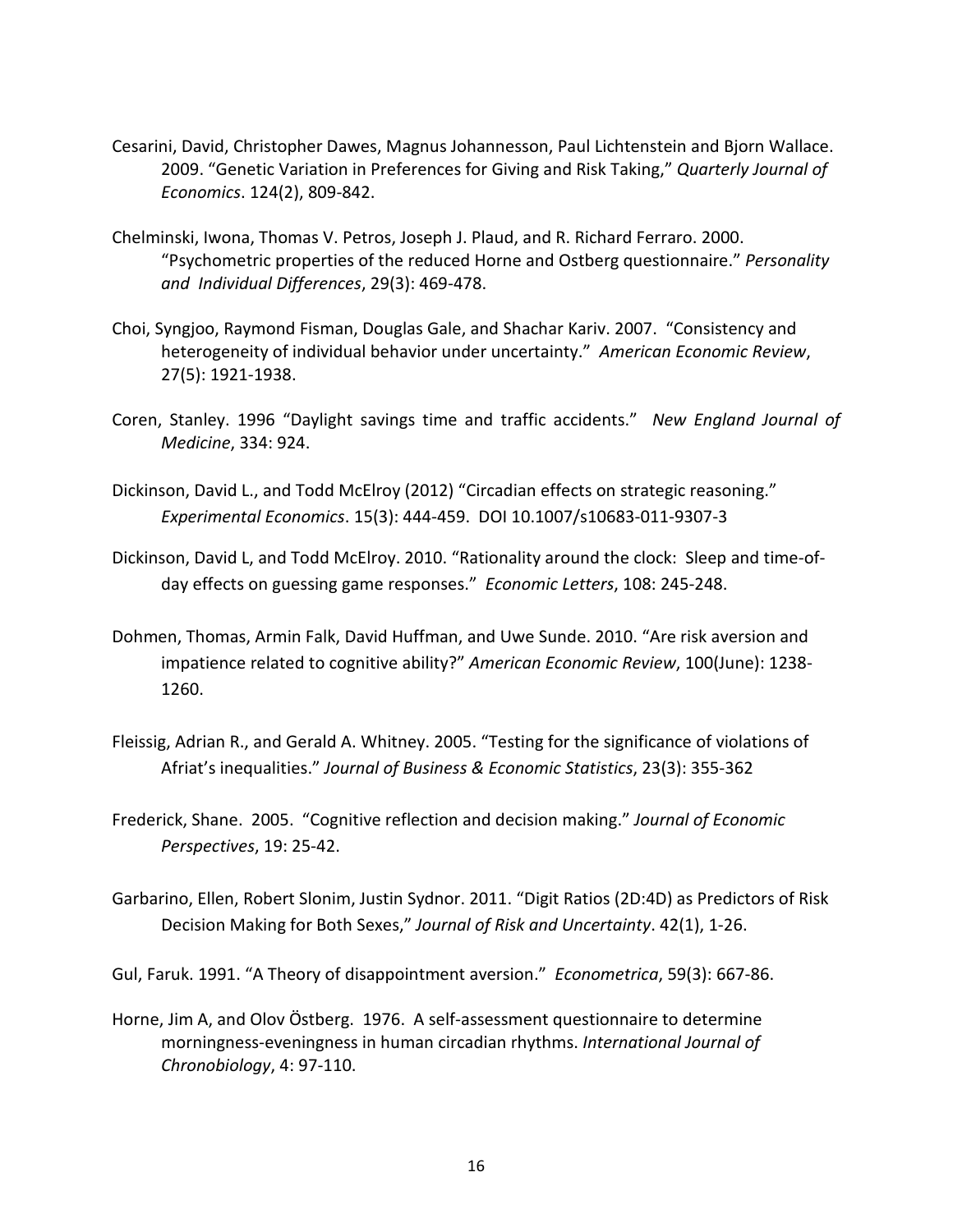- Koszegi, Botond and Matthew Rabin. 2007. "Reference-Dependent Risk Attitudes." *American Economic Review*. 97(4), 1047-1073.
- Kruglanski, Arie W., and Antonio Pierro. 2008. "Night and day, you are the one. On circadian mismatches and the transference effect in social perception." *Psychological Science*, 19(3): 296-301.
- Lane, Scott D., Don R. Cherek, Cynthia J. Pietras, and Oleg V. Tcheremissine. 2004. "Alcohol effects on human risk taking." *Psychopharmacology*, 172: 68-77.
- Malmendier, Ulrike and Stefan Nagel. 2011. "Depression Babies: Do Macroeconomic Experiences Affect Risk Taking?" *Quarterly Journal of Economics*. 126(1), 373-416.
- Mas-Collel, Andreu, Michael Whinston and Jerry Green. 1995. *Microeconomic Theory*. Oxford University Press, New York.
- McElroy, Todd., and David L. Dickinson. 2010. "Thoughtful days and valenced nights: How much will you think about the problem?" *Judgment and Decision Making*, 5(7): 516-23.
- McKenna, Benjamin S., David L. Dickinson, Henry J. Orff, and Sean P. A. Drummond. 2007. "The effects of one night of sleep deprivation on known-risk and ambiguous-risk decisions." *Journal of Sleep Research*, 16: 245-252.
- Read, Daniel. George Loewenstein, and Matthew Rabin. 1999. "Choice bracketing." *Journal of Risk and Uncertainty*, 19(1-3): 171-97.
- Tversky, Amos, and Daniel Kahneman. 1992. "Advances in prospect theory: Cumulative representation of uncertainty." *Journal of Risk and Uncertainty*, 5(4): 297-323.
- Varian, Hal R. 1983. "Nonparametric tests of models of investor behavior." *Journal of Fainancial and Quantative Analysis*, 18(3): 269-278.
- Venkatraman, V., Y.M.L. Chuah, and S.A. Huettel. 2007. "Sleep deprivation elevates expectation of gains and attenuates response to losses following risky decisions." *Sleep*, 30: 603-609.
- Voors, Maarten, Eleonora Nillesen, Philip Verwimp, Erwin Bulte and Robert Lensink. 2012. "Violent Conflict and Behavior: A Field Experiment in Burundi." *American Economic Review*. 102(2), 941-964.
- Wozniak, David, William Harbaugh and Ulrich Mayr. 2010. "The Menstrual Cycle and Performance Feedback Alter Gender Differences in Competitive Choices," Working Paper. University of Oregon.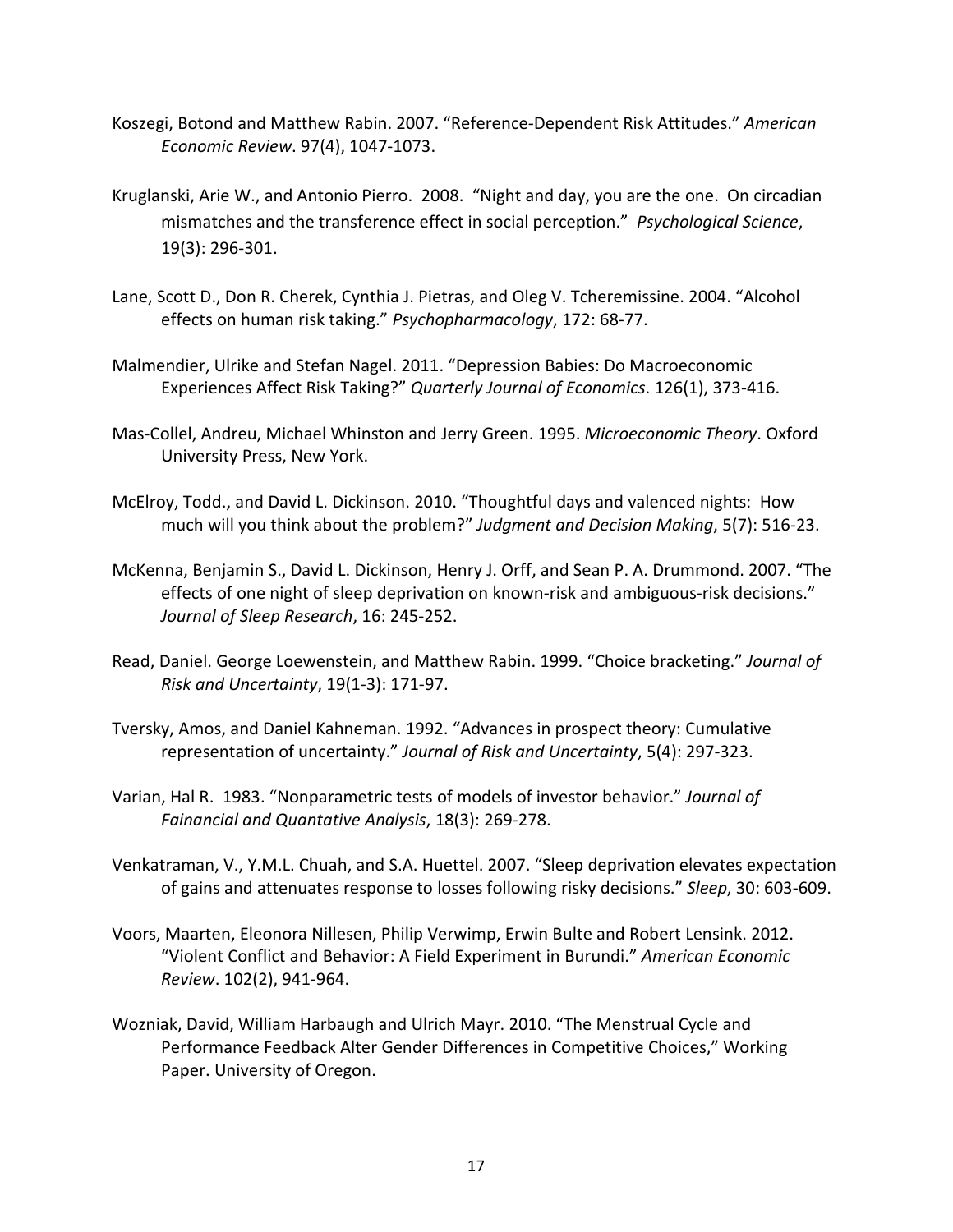# **FIGURES AND TABLES**



**Figure 1** Sample Stimuli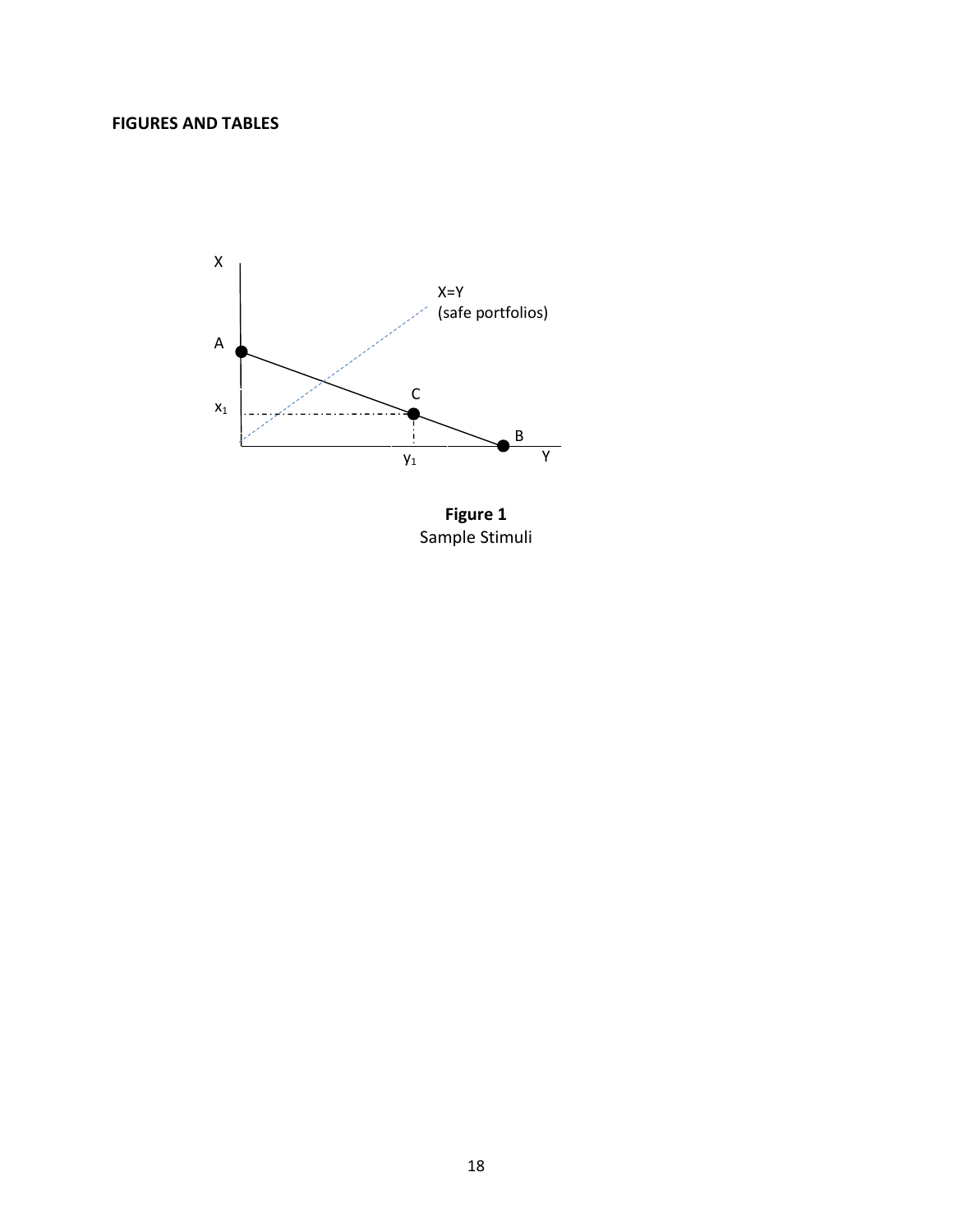



Distribution of Critical Cost to Efficiency Index (CCEI) for Matched and Mismatched subjects (blue bars) and for random choices (yellow bars)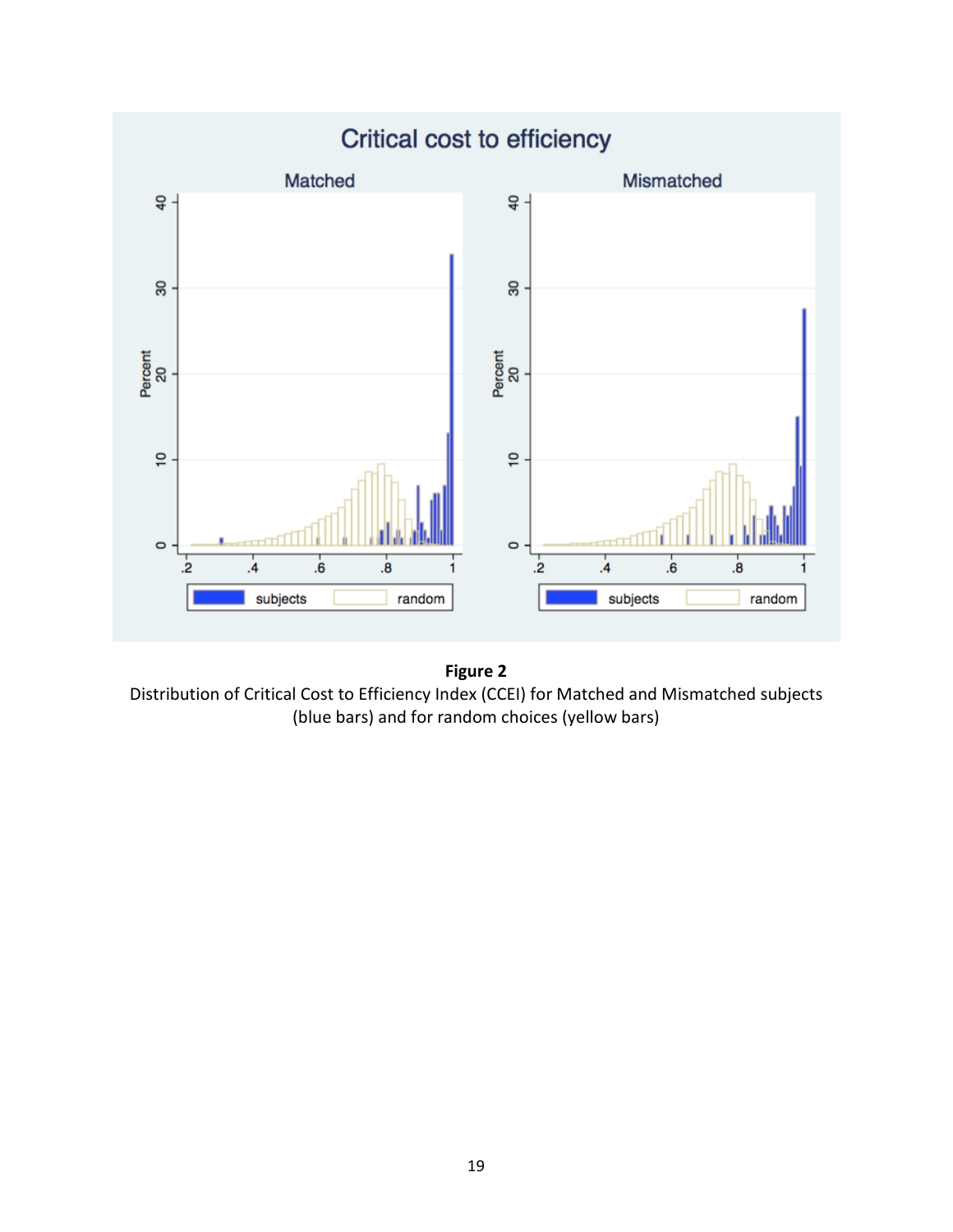

**Figure 3** Share of Assets in Y for all relative prices—Matched and Mismatched subjects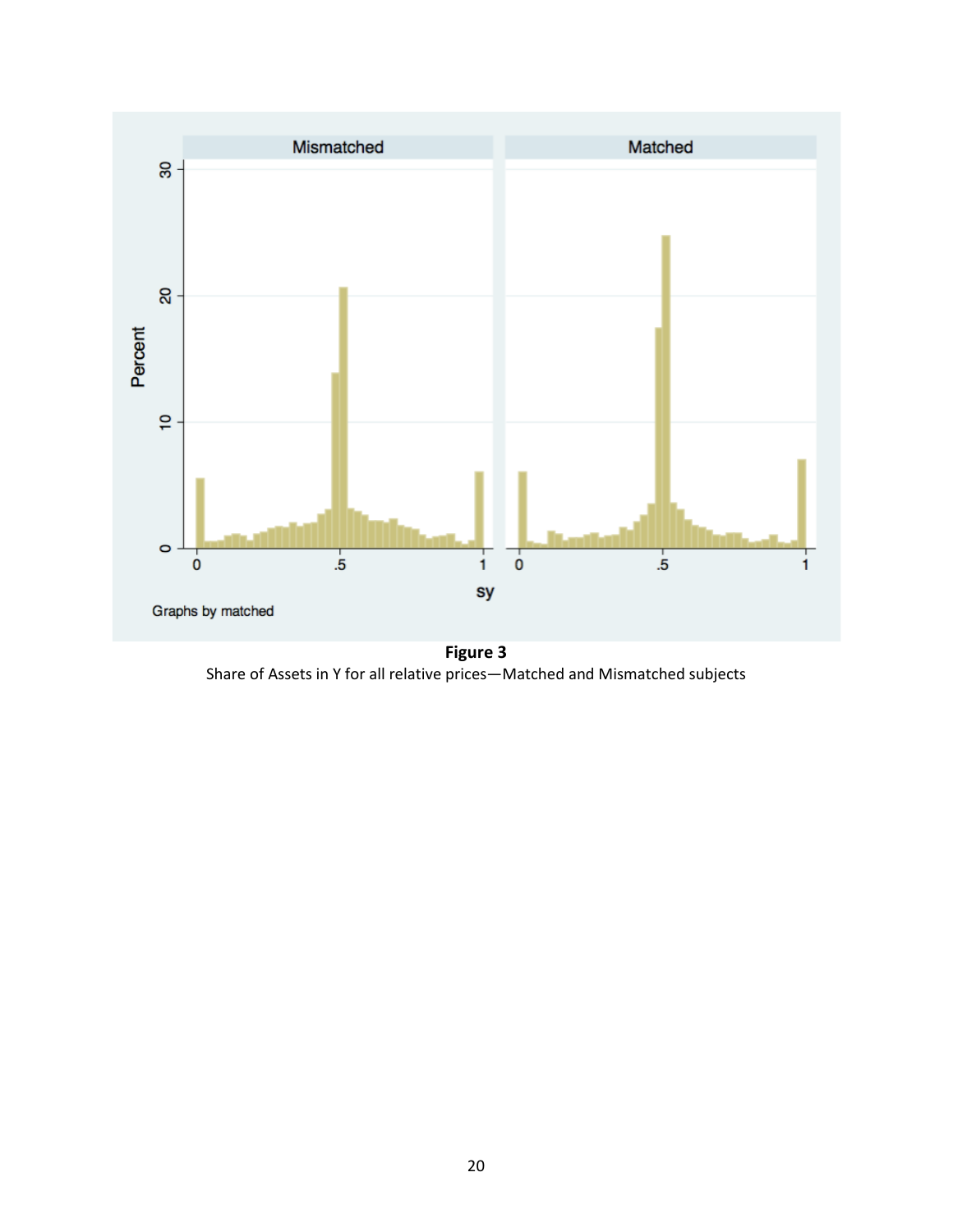

**Figure 4:** Differences in certainty equivalents (CE) for different asset bundles as a proportion of the expected value of the lottery for mismatched versus matched subjects

**Table 1**

|                     | Sample Size Per Design Cell                                       |                        |  |
|---------------------|-------------------------------------------------------------------|------------------------|--|
|                     | <b>Morning Session</b>                                            | <b>Evening Session</b> |  |
| Morning-type        | $32 + 22 = 54$                                                    | $29 + 23 = 52$         |  |
| <b>Evening-type</b> | $24 + 11 = 35$                                                    | $33 + 28 = 61$         |  |
|                     | Total sample size = 202<br>Matched obs = 115, Mismatched obs = 87 |                        |  |

**Note:** (Site 1 + Site 2= total sample size)**,** Depleted Cognitive Resource cells shaded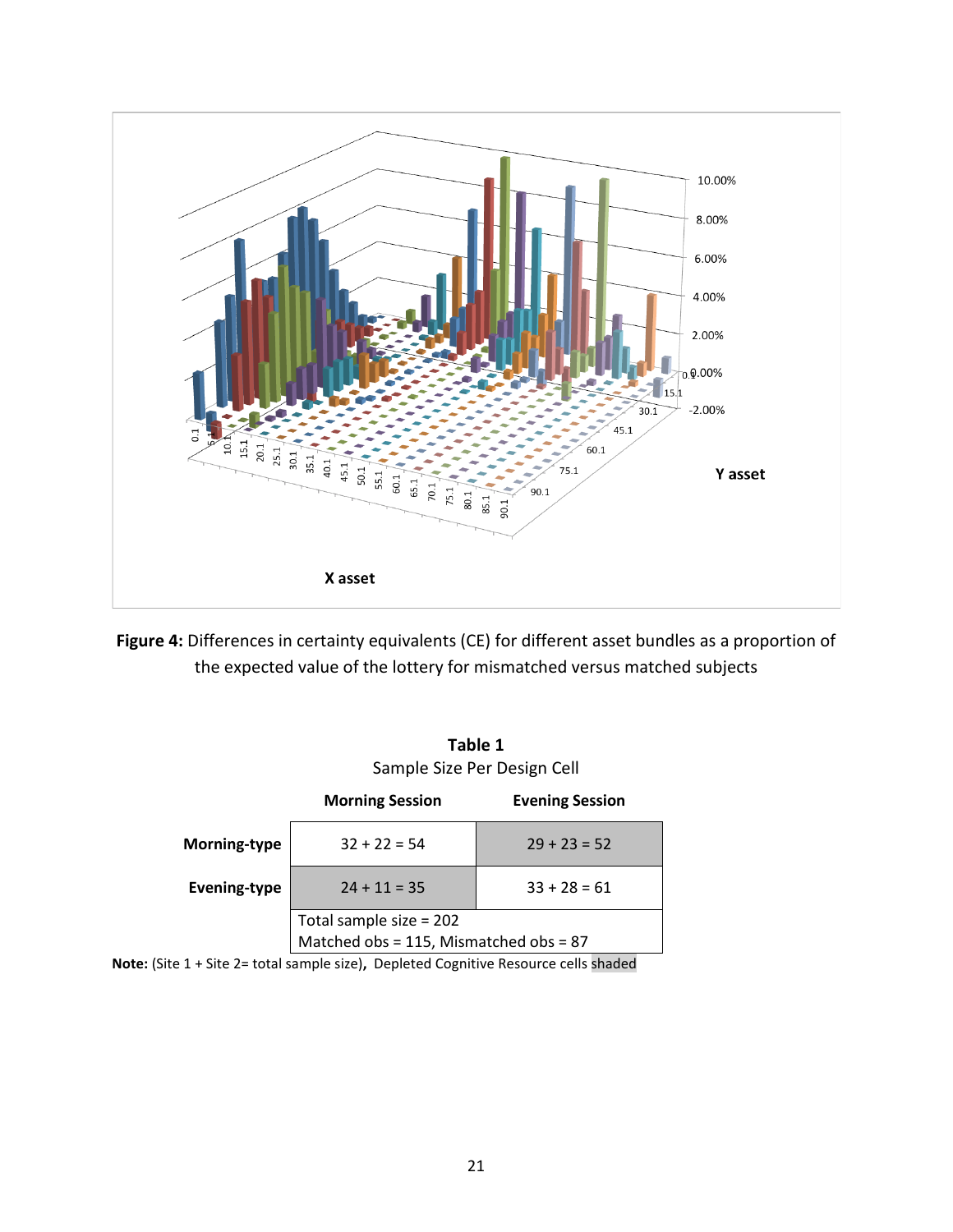|                                                     | <b>Circadian</b> | <b>Circadian</b>  | p-value for diff |
|-----------------------------------------------------|------------------|-------------------|------------------|
|                                                     | <b>Matched</b>   | <b>Mismatched</b> | in means test    |
|                                                     | $(n=114)$        | $(n=88)$          | (t-test)         |
| <b>Pre-experiment survey</b>                        |                  |                   |                  |
| Avg hours of sleep                                  | 6.8              | 6.8               | 0.9195           |
| Hours slept last night                              | 6.8              | 6.8               | 0.8048           |
| Optimal hours of sleep                              | 8.0              | 7.9               | 0.8357           |
| Epworth trait-level sleepiness score                | 7.6              | 7.4               | 0.5855           |
| (0-24, higher numbers indicate chronic fatigue)     |                  |                   |                  |
|                                                     |                  |                   |                  |
| <b>Post-experiment survey</b>                       |                  |                   |                  |
| Avg hours of sleep over last 7 days                 | 7.1              | 6.7               | 0.0382           |
| Hours slept last night                              | 6.7              | 6.2               | 0.0515           |
| Optimal hours of sleep                              | 8.0              | 8.0               | 0.8150           |
| Epworth trait-level sleepiness score                | 8.0              | 8.4               | 0.3600           |
| (0-24, higher numbers indicate chronic fatigue)     |                  |                   |                  |
|                                                     |                  |                   |                  |
| <b>Manipulation Checks</b>                          |                  |                   |                  |
| Avg state-level sleepiness rating during experiment | 4.5              | 5.7               | 0.0000           |
| (Karolinska scale)                                  |                  |                   |                  |
| (1=extremely alert, 9=extremely sleepy)             |                  |                   |                  |
| Subjective sleep deprivation                        | 1.3              | 1.7               | 0.0904           |
| (optimal sleep-last night's sleep)                  |                  |                   |                  |
| Avg decision response time in seconds               | 9.4              | 10.2              | 0.2157           |
| (std dev of mean in parentheses)                    | (4.07)           | (5.00)            |                  |
| Avg std dev of response time                        | 7.4              | 7.3               | 0.8959           |
| (in seconds)                                        |                  |                   |                  |

**Table 2** Descriptive Statistics of Sample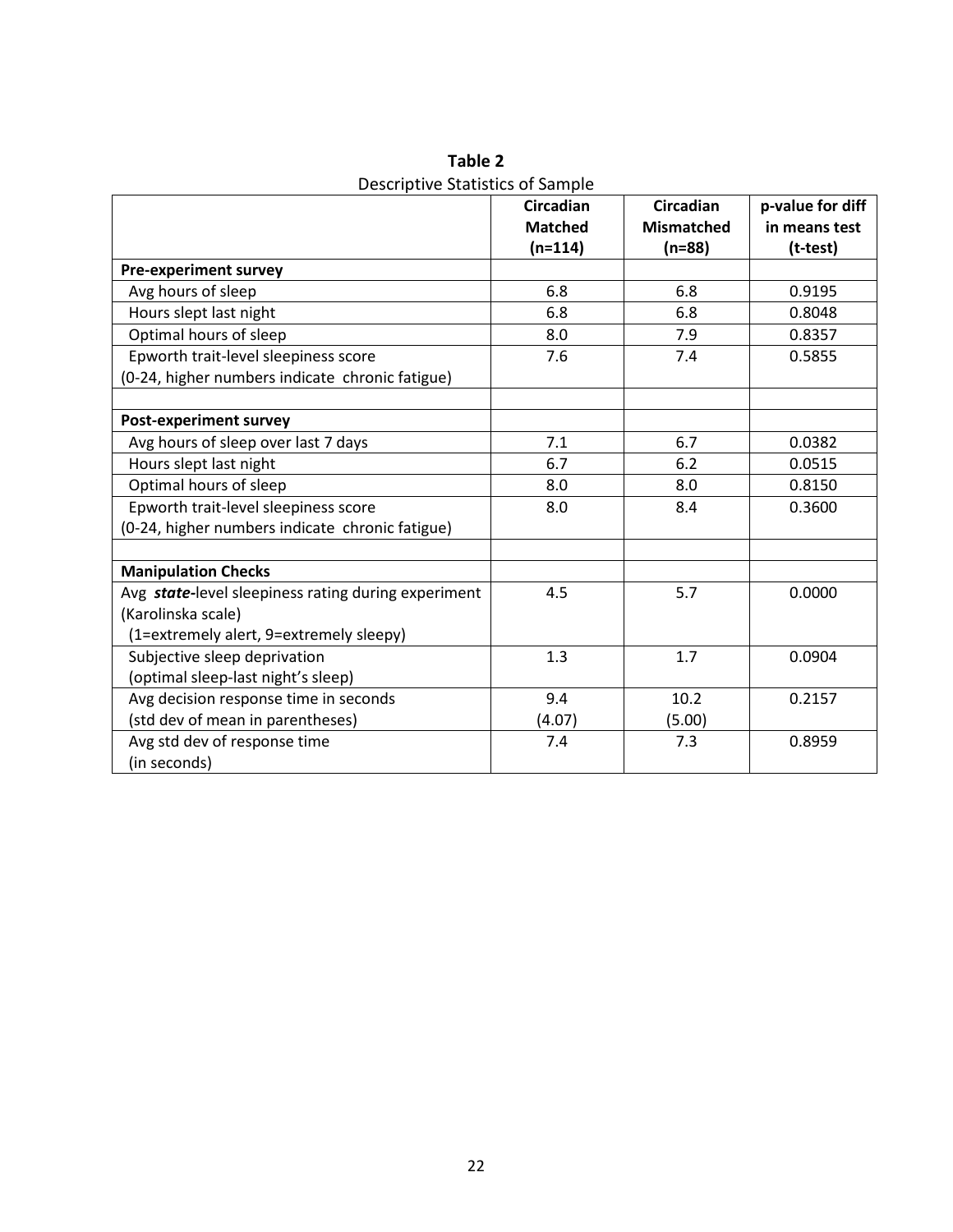# **Table 3**

# Consistency versus Violations of Payoff Dominance: Matched vs. Mismatched subject Fisher tests of proportions for each category (number listed, proportion of sample in parenthesis)

|                                    | All $ln\left(\frac{P_x}{P_y}\right)$ | $\left \ln\left(\frac{P_x}{P_v}\right)\right  < 10$ | $\left \ln\left(\frac{P_x}{P_y}\right)\right  < 0.5$ |
|------------------------------------|--------------------------------------|-----------------------------------------------------|------------------------------------------------------|
| Category                           | $(n=10,100)$                         | $(n=2,203)$                                         | $(n=1, 156)$                                         |
| Relatively cheap X                 | $N_{\text{Matched}} = 2128$          | $N_{\text{Matched}} = 371$                          | $N_{\text{Matched}} = 193$                           |
| <b>Dominance consistent choice</b> | (73.46%)                             | (57.61%)                                            | (53.76%)                                             |
|                                    | N <sub>Mismatched</sub> =1647        | $N_{Mismatched} = 295$                              | $N_{Mismatched} = 143$                               |
|                                    | (74.42%)                             | (59.84%)                                            | (55.21%)                                             |
| Relatively cheap Y                 | $N_{\text{Matched}} = 2208$          | $N_{\text{Matched}} = 393$                          | $N_{\text{Matched}} = 204$                           |
| <b>Dominance consistent choice</b> | (77.39%)                             | (63.80%)                                            | (63.75%)                                             |
|                                    | N <sub>Mismatched</sub> =1687        | $N_{Mismatched} = 311$                              | $N_{Mismatched} = 140$                               |
|                                    | (78.94%)                             | (69.11%)                                            | (64.22%)                                             |
| Relatively cheap X                 | $N_{\text{Matched}} = 769$           | $N_{\text{Matched}} = 273$                          | $N_{\text{Matched}} = 166$                           |
| <b>Dominance violated choice</b>   | (26.54%)                             | (42.39%)                                            | (46.24%)                                             |
|                                    | $N_{Mismatched} = 566$               | $N_{Mismatched} = 198$                              | N <sub>Mismatched</sub> =116                         |
|                                    | (25.58%)                             | (40.16%)                                            | (44.79%)                                             |
| Relatively cheap Y                 | $N_{\text{Matched}} = 645$           | $N_{\text{Matched}} = 223$                          | $N_{\text{Matched}} = 116$                           |
| <b>Dominance violated choice</b>   | (22.61%)                             | (36.20%)                                            | (36.25%)                                             |
|                                    | $N_{Mismatched} = 450$               | $N_{Mismatched} = 139$                              | $N_{Mismatched} = 78$                                |
|                                    | (21.06%)                             | (30.89%)                                            | (35.78%)                                             |
| <b>FISHER'S EXACT TEST</b>         | 0.465                                | 0.247                                               | 0.948                                                |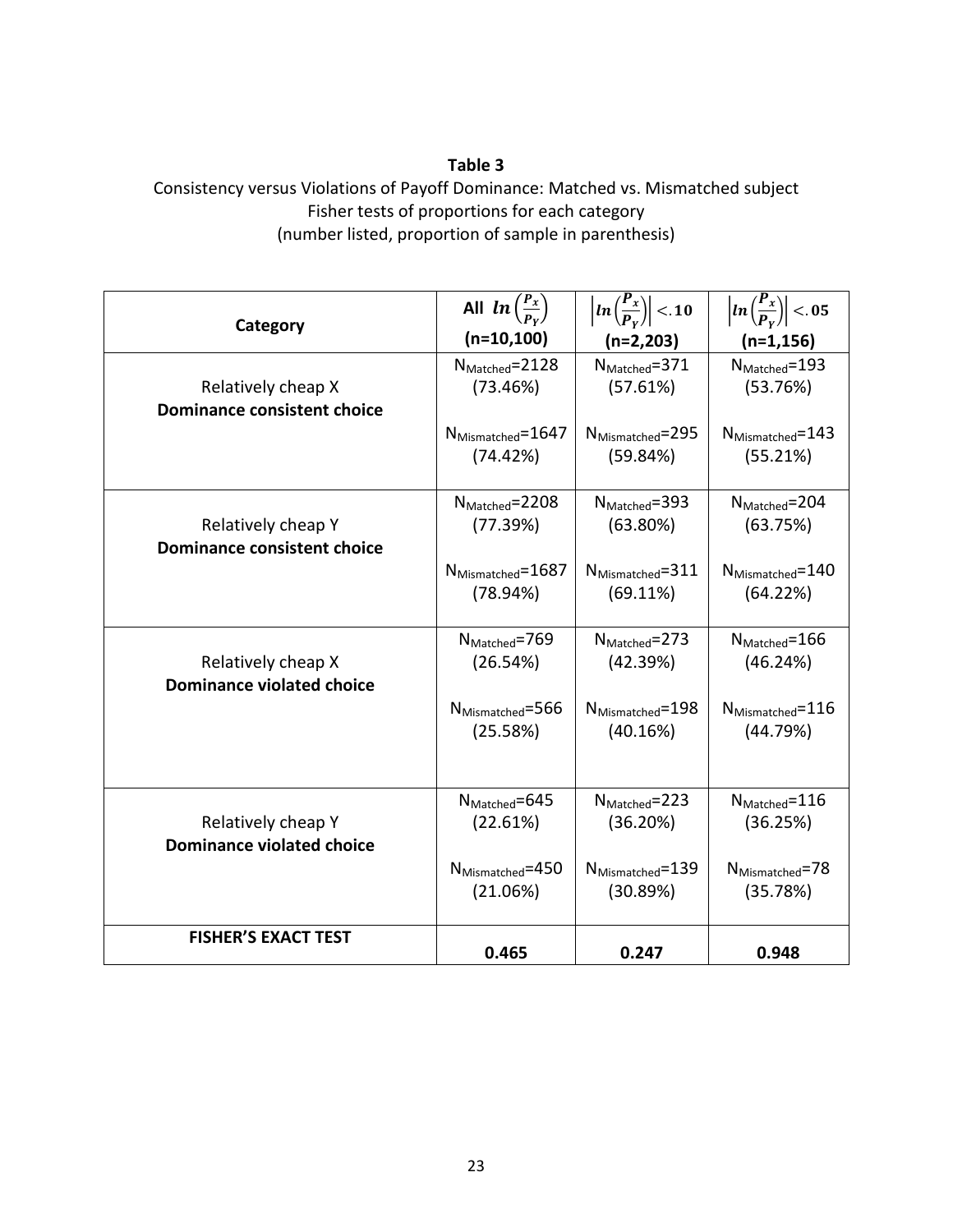|                                                                                                         |                     |            | <b>Bootstrap</b> |  |
|---------------------------------------------------------------------------------------------------------|---------------------|------------|------------------|--|
|                                                                                                         | <b>VARIABLES</b>    | No         | at the           |  |
|                                                                                                         |                     | bootstrap  | subject level    |  |
|                                                                                                         |                     |            |                  |  |
|                                                                                                         | Mismatched          | $0.085***$ | $0.085**$        |  |
|                                                                                                         |                     | [0.012]    | [0.042]          |  |
|                                                                                                         |                     | (0.000)    | (0.041)          |  |
|                                                                                                         | Constant            | $0.107***$ | $0.107***$       |  |
|                                                                                                         |                     | [0.008]    | [0.023]          |  |
|                                                                                                         |                     | (0.000)    | (0.000)          |  |
|                                                                                                         | <b>Observations</b> | 10,094     | 10,094           |  |
| Standard errors in brackets, p-values in parentheses. Only decisions over positive prices are included. |                     |            |                  |  |

**Table 4** Interquantile regression on share in Y (Y/(Y+X))

\*\*\* p<0.01, \*\* p<0.05, \* p<0.10

|                     |                                                                                                   | Table 5    |               |               |               |
|---------------------|---------------------------------------------------------------------------------------------------|------------|---------------|---------------|---------------|
|                     | Tobit estimates of the certainty equivalents as a proportion of the expected value of the lottery |            |               |               |               |
|                     | All                                                                                               | $X \leq Y$ | $\ln(x/y)$  > | $\ln(x/y)$  > | $\ln(x/y)$  > |
| <b>VARIABLES</b>    | lotteries                                                                                         |            | $\ln(1/1.1)$  | $\ln(1/10)$   | ln(1/100)     |
|                     |                                                                                                   |            |               |               |               |
| Mismatched          | $0.044***$                                                                                        | $0.044***$ | 0.044         | 0.067         | 0.088         |
|                     | [0.006]                                                                                           | [0.006]    | [0.033]       | [0.049]       | [0.061]       |
|                     | (0.000)                                                                                           | (0.000)    | (0.178)       | (0.172)       | (0.148)       |
| Constant            | 3.188***                                                                                          | $3.186***$ | 1.890 ***     | $2.174***$    | 2.188***      |
|                     | [0.007]                                                                                           | [0.007]    | [0.129]       | [0.167]       | [0.149]       |
|                     | (0.000)                                                                                           | (0.000)    | (0.000)       | (0.000)       | (0.000)       |
|                     |                                                                                                   |            |               |               |               |
| <b>Observations</b> | 72,922                                                                                            | 71,710     | 65,852        | 10,504        | 6,868         |
|                     | Dummy variables per lottery included, 202 clusters (subjects)                                     |            |               |               |               |

Robust standard errors in brackets, p-values in parentheses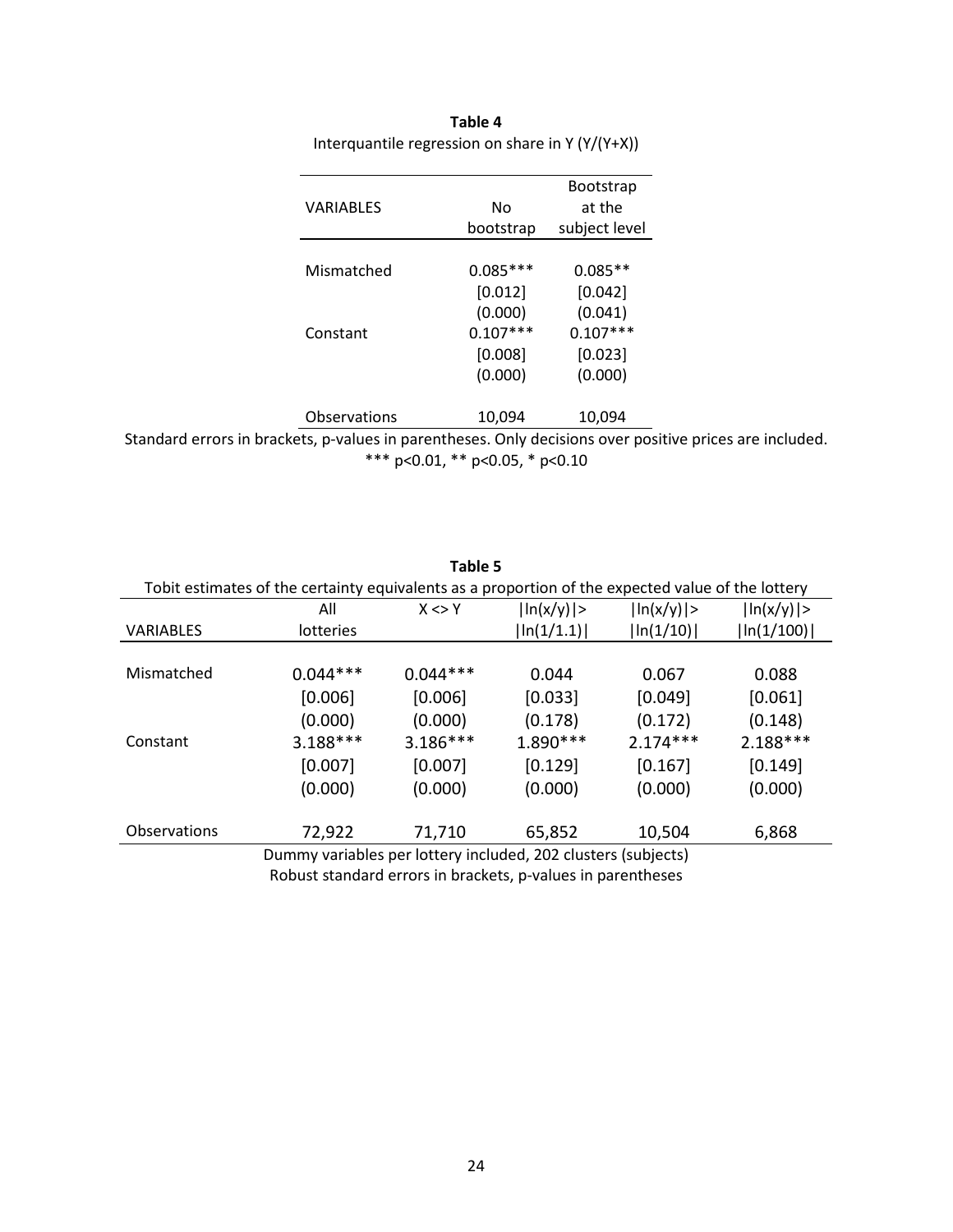| Table 6<br>Price elasticity on $y/(y+x)$ |             |  |
|------------------------------------------|-------------|--|
| <b>VARIABLES</b>                         |             |  |
| $ln(p_v/p_x)$                            | $-0.160***$ |  |
|                                          | [0.007]     |  |
|                                          | (0.000)     |  |
| $\ln(p_v/p_x)^*$ Mismatched              | $-0.026**$  |  |
|                                          | [0.012]     |  |
|                                          | (0.028)     |  |
| Mismatched                               | 0.002       |  |
|                                          | [0.007]     |  |
|                                          | (0.710)     |  |
| Constant                                 | $0.503***$  |  |
|                                          | [0.005]     |  |
|                                          | (0.000)     |  |
| Observations                             | 10,094      |  |
| R-squared                                | 0.387       |  |

Robust standard errors in brackets, p-value in parentheses. Errors clustered at the subject level. Only decisions over positive prices are included. \*\*\* p<0.01, \*\* p<0.05, \* p<0.10.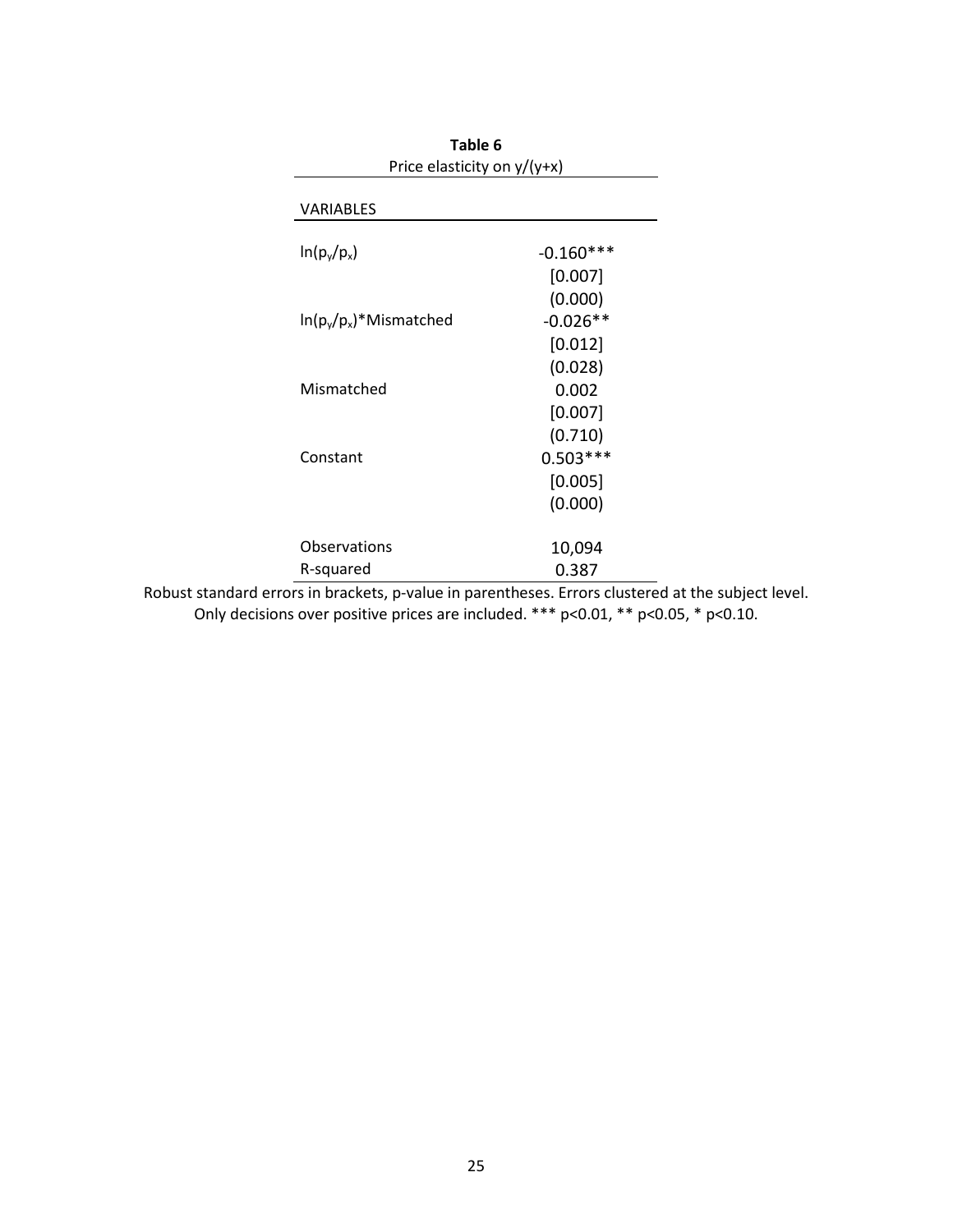### **APPENDIX – SUBJECT INSTRUCTIONS**

### **INSTRUCTIONS**

This is an experiment in decision-making. Your payoffs will depend partly on your decisions and partly on chance. Your payoffs will **not** depend on the decisions of the other participants in the experiment. Please pay careful attention to the instructions as a considerable amount of money is at stake.

The entire experiment should be complete within an hour and a half. At the end of the experiment you will be paid privately. Your total payoff in this experiment will consist of \$5 as a participation fee (simply for showing up on time), plus whatever payoff you receive from the decision experiment. Details of how your payoff will depend on your decisions will be provided below.

During the experiment we will speak in terms of experimental tokens instead of dollars. Your payoffs will be calculated in terms of tokens and then translated at the end of the expeirment into dollars at the following rate:

2 Tokens  $= 1$  Dollar

#### **The decision problem**

In this experiment, you will participate in 50 independent decision problems that share a common form. This section describes in detail the process that will be repeated in all decision problems and the computer program that you will use to make your decisions.

In each decision problem you will be asked to allocate tokens between two accounts, labeled *x* and *y*. The *x* account corresponds to the *x*-axis and the *y* account corresponds to the *y*axis in a two-dimensional graph. Each choice will involve choosing a point on a line representing possible token allocations. Examples of lines that you might face appear in the graph below. Many lines are shown on the same graph to highlight that there will be a variety of different lines you could face, but each decision you make will involve only one line on the graph, as you will see further in these instructions.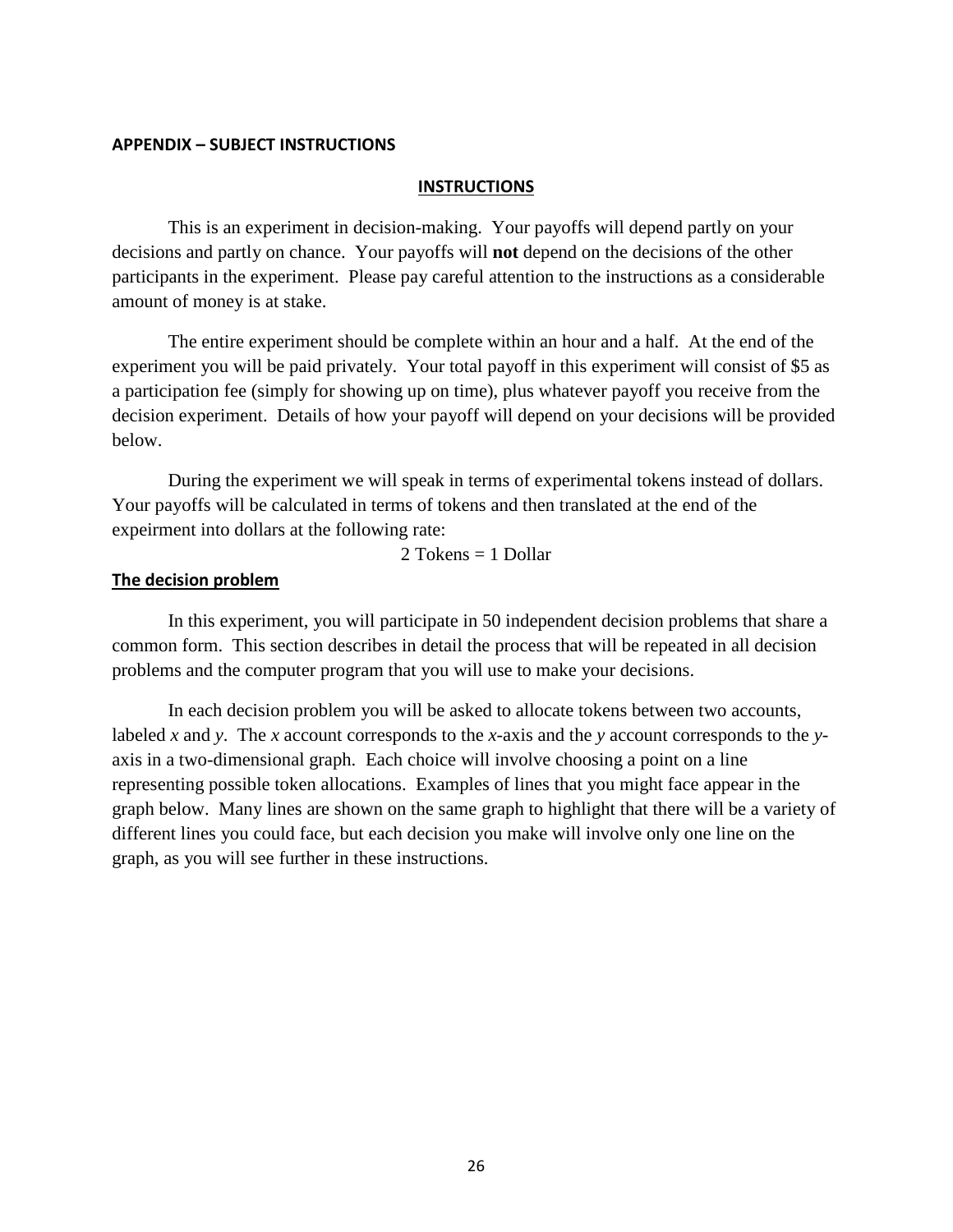

In each choice, you may choose any *x* and *y* pair that is on the line. For example, as illustrated in the next graph below, choice *A* represents a decision to allocate 14 tokens in the *x* account and tokens in the *y* account. Another possible allocation is *B*, in which you allocate 40 tokens in the *x* account and 30 tokens in the *y* account.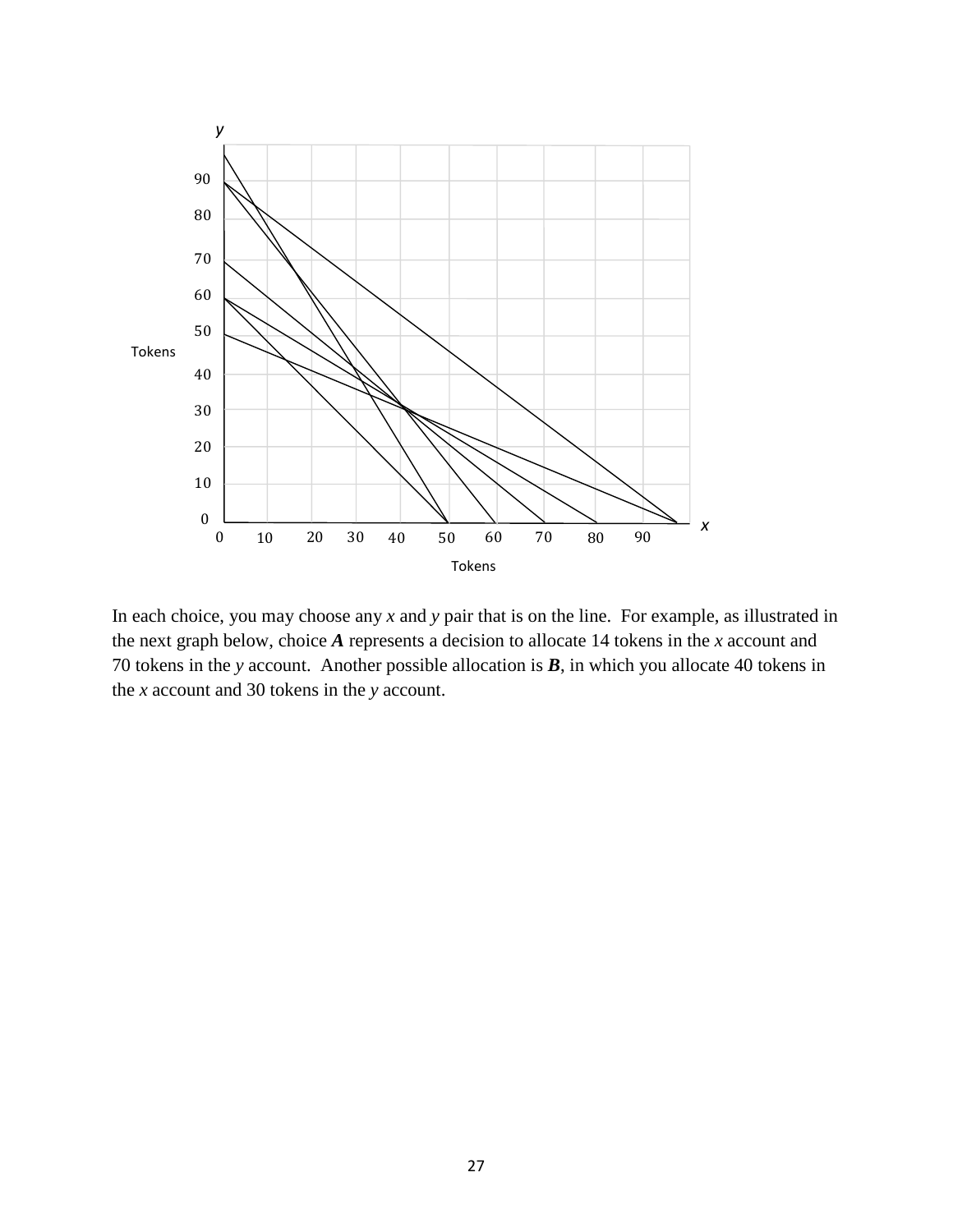

Each decision problem will start by having the computer select such a line randomly from the set of lines that intersect with at least one of the axes at 50 or more tokens but with no intercept exceeding 100 tokens. The lines selected for you in different decision problems are independent of each other and independent of the lines selected for any of the other participatns in their decision problems.

To choose an allocation in each decision problem, use the mouse to move the pointer on the computer screen to the allocation that you desire. When you are ready to make your decision, left-click to enter your chosen allocation. After that, confirm your decision by clicking on the Submit button that will appear after your decision is made. Note that you can choose only *x* and *y* combinations that are on the line (you may also choose either endpoint on any line if you so desire). The next graph shows a picture of the actual decision screen you will see in the experiment. Notice that where you position the pointer on the line will highlight exactly what combination of *x* and *y* are at that location on the line. This same information is also shown in the information area to the right of the graph (the example graph shows additional information that will be discussed next in these instructions. It also indicates a 20 round experiment, although today's experiment will be 50 rounds in length).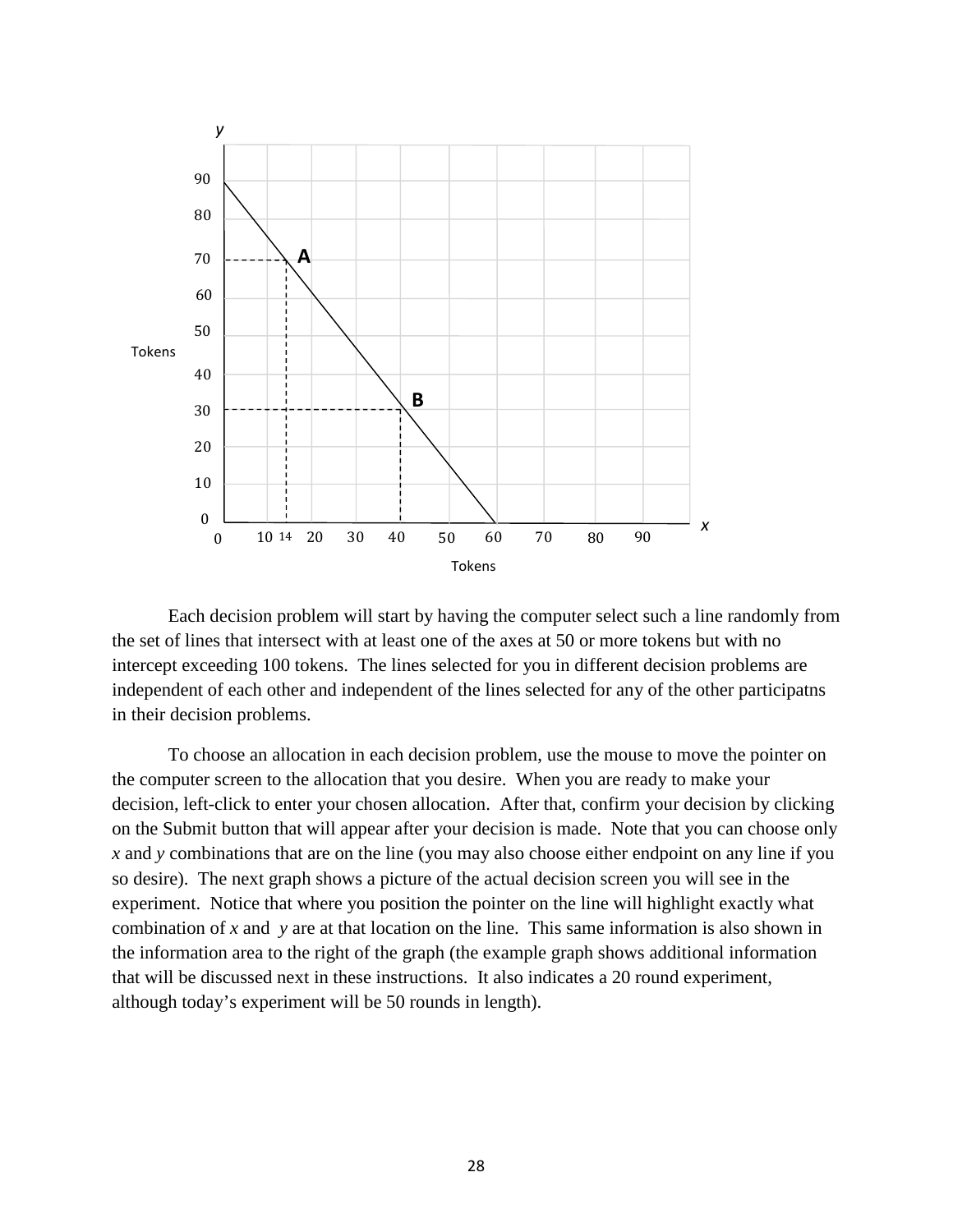

Once you have confirmed your choice for that decision round, press the OK button. Your payoff in each decision round is determined by the number of tokens in your *x* account and the number of tokens in your *y* account. At the end of the round, the computer will randomly select one of the accounts, *x* or *y*. There is an equal chance that either account will be selected, and this random selection occurs separately and independently for each participant. You will only receive as payment the number of tokens you allocated to the account that was chosen. (In the example graph directly above, if account *x* is selected you would receive 22.7 tokens, and if account *y* is selected you would receive 56 tokens). The random selection of account *x* or *y* in a decision round will not be shown to you until the very end of the experiment.

Once a decision round is finished, you will be asked to make an allocation in another independent decision. This process will be repeated until all 50 decision rounds are completed. At the end of the last round, you will be informed that the experiment has ended.

### **Your earnings**

Your earnings in the experiment are determined as follows. At the end of the experiment, the computer will randomly select one decision round to carry out (that is, 1 out of 50). The round selected depends solely upon chance, and it is equally likely that any round will be chosen. Once a round is chosen, you will receive the number of tokens you allocated to the account (*x* or *y*) that was randomly selected for that round. Keep in mind that there is an equal chance that account *x* or *y* will be chosen for your token payoff in any given round.

The round selected, your choice and your payment (in terms of tokens) will be shown in the large window that appears at the center of the program dialog window. At the end of the